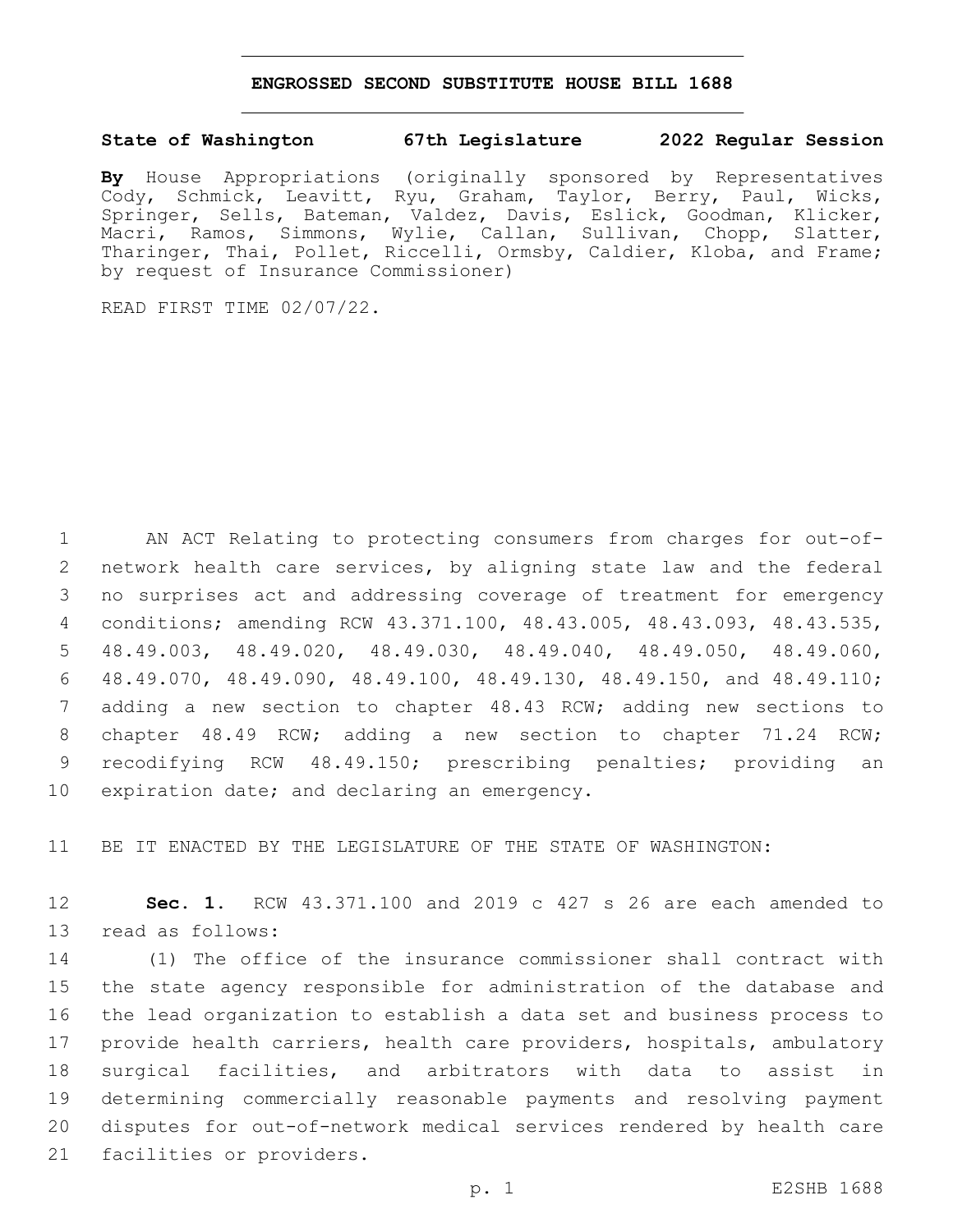(a) The data set and business process must be developed in collaboration with health carriers, health care providers, hospitals, 3 and ambulatory surgical facilities.

 (b) The data set must provide the amounts for the services described in RCW 48.49.020. The data used to calculate the median in- network and out-of-network allowed amounts and the median billed charge amounts by geographic area, for the same or similar services, must be drawn from commercial health plan claims, and exclude medicare and medicaid claims as well as claims paid on other than a 10 fee-for-service basis.

 (c) The data set and business process must be available beginning November 1, 2019, and must be reviewed by an advisory committee 13 established under ((chapter 43.371 RCW)) this chapter that includes representatives of health carriers, health care providers, hospitals, and ambulatory surgical facilities for validation before use.

 (2) The 2019 data set must be based upon the most recently available full calendar year of claims data. The data set for each subsequent year must be adjusted by applying the consumer price index-medical component established by the United States department of labor, bureau of labor statistics to the previous year's data set.

 (3) Until December 31, 2030, the office of the insurance commissioner shall contract with the state agency responsible for administration of the database or other organizations biennially beginning in 2022, for an analysis of commercial health plan claims data to assess any impact that chapter 48.49 RCW or P.L. 116-260 have had or may have had on payments to participating and nonparticipating providers and facilities and on the volume and percentage of claims that are provided by participating compared to nonparticipating providers. To the extent that data related to self-funded group health plans is available within funds appropriated for this purpose, the analysis may include such data. The first analysis shall compare 2019 claims data to the most recent full year's claims data. The analysis must be published on the website of the office of the insurance commissioner, with the first analysis published on or before December 15, 2022.

 **Sec. 2.** RCW 48.43.005 and 2020 c 196 s 1 are each amended to 37 read as follows:

 Unless otherwise specifically provided, the definitions in this 39 section apply throughout this chapter.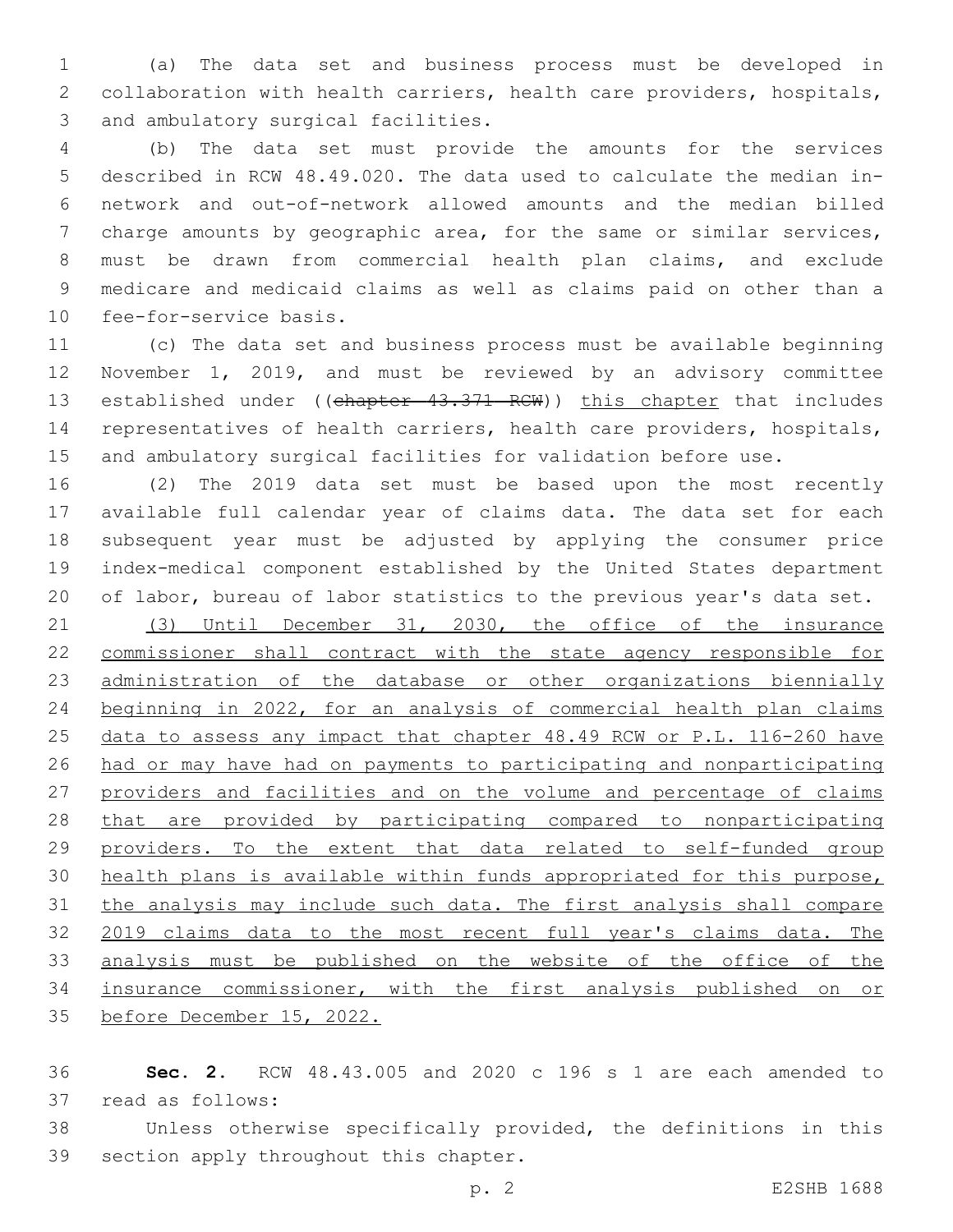(1) "Adjusted community rate" means the rating method used to establish the premium for health plans adjusted to reflect actuarially demonstrated differences in utilization or cost attributable to geographic region, age, family size, and use of 5 wellness activities.

 (2) "Adverse benefit determination" means a denial, reduction, or termination of, or a failure to provide or make payment, in whole or in part, for a benefit, including a denial, reduction, termination, or failure to provide or make payment that is based on a determination of an enrollee's or applicant's eligibility to participate in a plan, and including, with respect to group health plans, a denial, reduction, or termination of, or a failure to provide or make payment, in whole or in part, for a benefit resulting from the application of any utilization review, as well as a failure to cover an item or service for which benefits are otherwise provided because it is determined to be experimental or investigational or not 17 medically necessary or appropriate.

 (3) "Allowed amount" means the maximum portion of a billed charge a health carrier will pay, including any applicable enrollee cost- sharing responsibility, for a covered health care service or item rendered by a participating provider or facility or by a 22 nonparticipating provider or facility.

 (4) "Applicant" means a person who applies for enrollment in an individual health plan as the subscriber or an enrollee, or the 25 dependent or spouse of a subscriber or enrollee.

26 (5) "Balance bill" means a bill sent to an enrollee by ((an out-27 of-network)) a nonparticipating provider or facility for health care services provided to the enrollee after the provider or facility's billed amount is not fully reimbursed by the carrier, exclusive of 30 permitted cost-sharing.

 (6) "Basic health plan" means the plan described under chapter 32 70.47 RCW, as revised from time to time.

 (7) "Basic health plan model plan" means a health plan as 34 required in RCW 70.47.060(2)(e).

 (8) "Basic health plan services" means that schedule of covered health services, including the description of how those benefits are to be administered, that are required to be delivered to an enrollee under the basic health plan, as revised from time to time.

 (9) "Board" means the governing board of the Washington health benefit exchange established in chapter 43.71 RCW.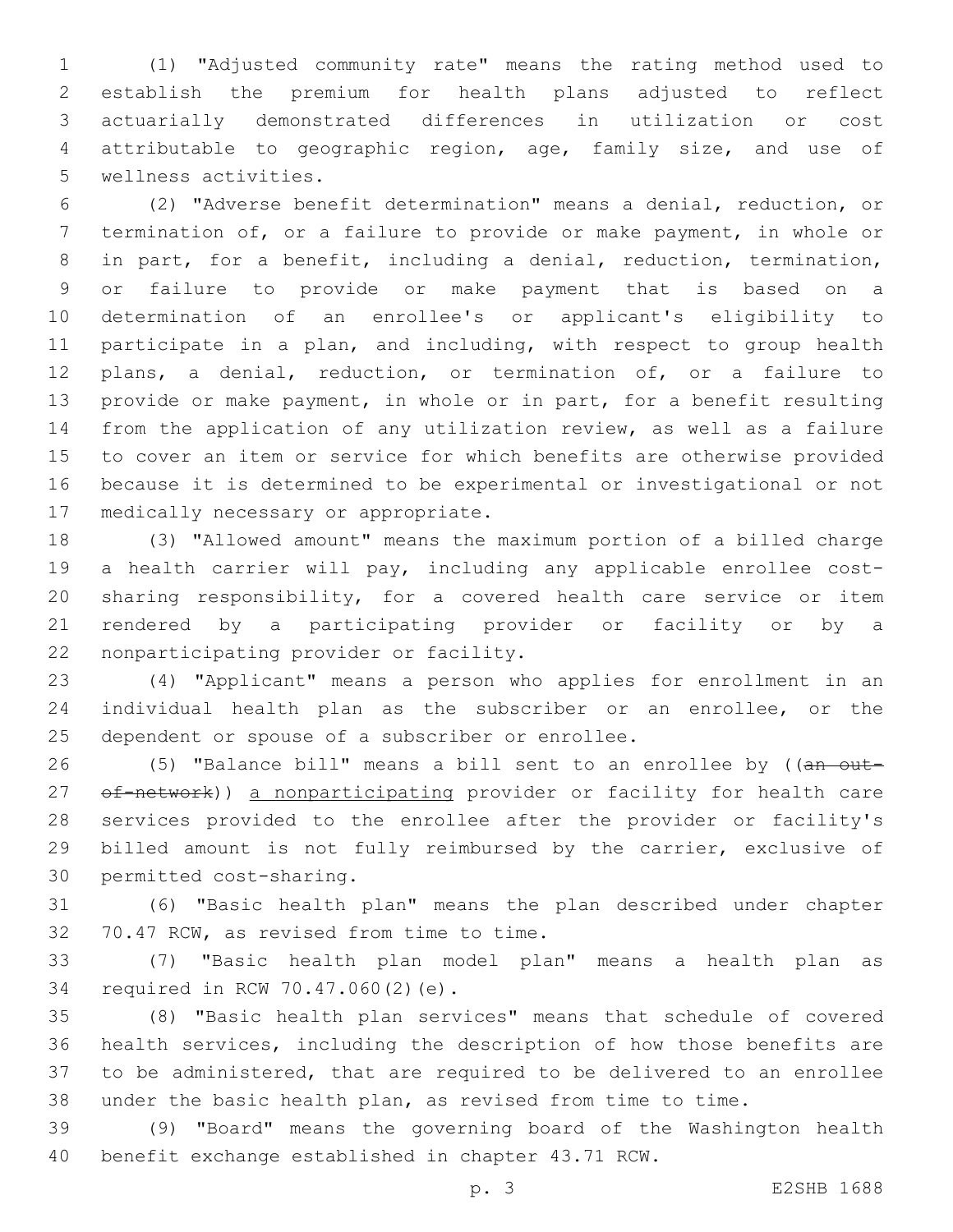(10)(a) For grandfathered health benefit plans issued before January 1, 2014, and renewed thereafter, "catastrophic health plan" 3 means:

 (i) In the case of a contract, agreement, or policy covering a single enrollee, a health benefit plan requiring a calendar year deductible of, at a minimum, one thousand seven hundred fifty dollars and an annual out-of-pocket expense required to be paid under the plan (other than for premiums) for covered benefits of at least three thousand five hundred dollars, both amounts to be adjusted annually 10 by the insurance commissioner; and

 (ii) In the case of a contract, agreement, or policy covering more than one enrollee, a health benefit plan requiring a calendar year deductible of, at a minimum, three thousand five hundred dollars and an annual out-of-pocket expense required to be paid under the plan (other than for premiums) for covered benefits of at least six thousand dollars, both amounts to be adjusted annually by the 17 insurance commissioner.

 (b) In July 2008, and in each July thereafter, the insurance commissioner shall adjust the minimum deductible and out-of-pocket expense required for a plan to qualify as a catastrophic plan to reflect the percentage change in the consumer price index for medical care for a preceding twelve months, as determined by the United States department of labor. For a plan year beginning in 2014, the out-of-pocket limits must be adjusted as specified in section 1302(c)(1) of P.L. 111-148 of 2010, as amended. The adjusted amount 26 shall apply on the following January 1st.

 (c) For health benefit plans issued on or after January 1, 2014, 28 "catastrophic health plan" means:

 (i) A health benefit plan that meets the definition of catastrophic plan set forth in section 1302(e) of P.L. 111-148 of 31 2010, as amended; or

 (ii) A health benefit plan offered outside the exchange marketplace that requires a calendar year deductible or out-of-pocket expenses under the plan, other than for premiums, for covered benefits, that meets or exceeds the commissioner's annual adjustment 36 under (b) of this subsection.

 (11) "Certification" means a determination by a review organization that an admission, extension of stay, or other health care service or procedure has been reviewed and, based on the information provided, meets the clinical requirements for medical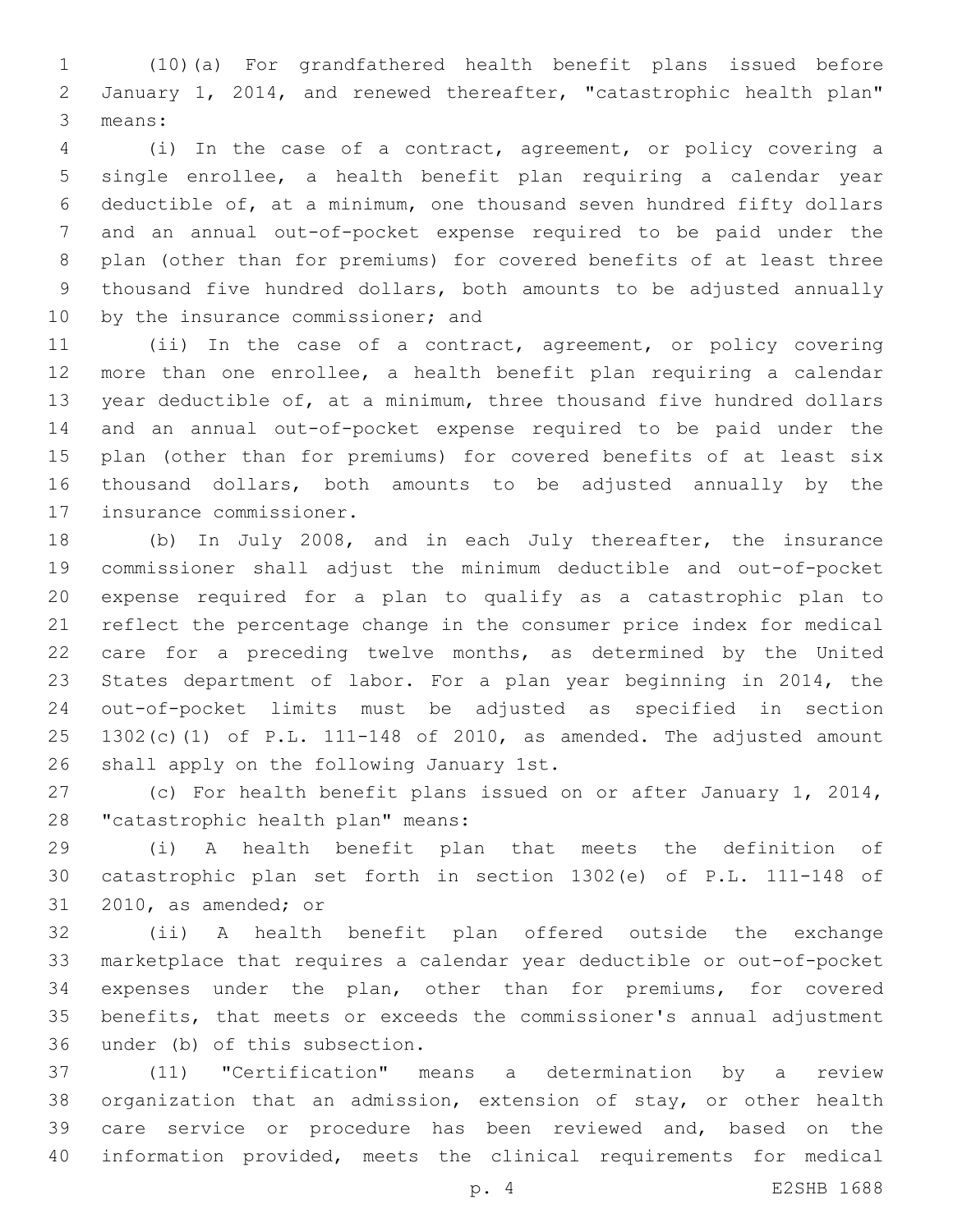necessity, appropriateness, level of care, or effectiveness under the 2 auspices of the applicable health benefit plan.

 (12) "Concurrent review" means utilization review conducted during a patient's hospital stay or course of treatment.

 (13) "Covered person" or "enrollee" means a person covered by a health plan including an enrollee, subscriber, policyholder, beneficiary of a group plan, or individual covered by any other 8 health plan.

 (14) "Dependent" means, at a minimum, the enrollee's legal spouse and dependent children who qualify for coverage under the enrollee's 11 health benefit plan.

 (15) "Emergency medical condition" means a medical, mental health, or substance use disorder condition manifesting itself by acute symptoms of sufficient severity including, but not limited to, severe pain or emotional distress, such that a prudent layperson, who possesses an average knowledge of health and medicine, could reasonably expect the absence of immediate medical, mental health, or substance use disorder treatment attention to result in a condition (a) placing the health of the individual, or with respect to a pregnant woman, the health of the woman or her unborn child, in serious jeopardy, (b) serious impairment to bodily functions, or (c) 22 serious dysfunction of any bodily organ or part.

23 (16) "Emergency services" means  $((a))$ :

 (a)(i) A medical screening examination, as required under section 25 1867 of the social security act (42 U.S.C. Sec. 1395dd), that is within the capability of the emergency department of a hospital, including ancillary services routinely available to the emergency 28 department to evaluate that emergency medical condition( $\sqrt{1 - \text{and}}$ further medical));

 (ii) Medical examination and treatment, to the extent they are within the capabilities of the staff and facilities available at the hospital, as are required under section 1867 of the social security act (42 U.S.C. Sec. 1395dd) to stabilize the patient. Stabilize, with respect to an emergency medical condition, has the meaning given in 35 section 1867(e)(3) of the social security act (42 U.S.C. Sec. 36 1395dd(e)(3)); and

 (iii) Covered services provided by staff or facilities of a hospital after the enrollee is stabilized and as part of outpatient observation or an inpatient or outpatient stay with respect to the visit during which screening and stabilization services have been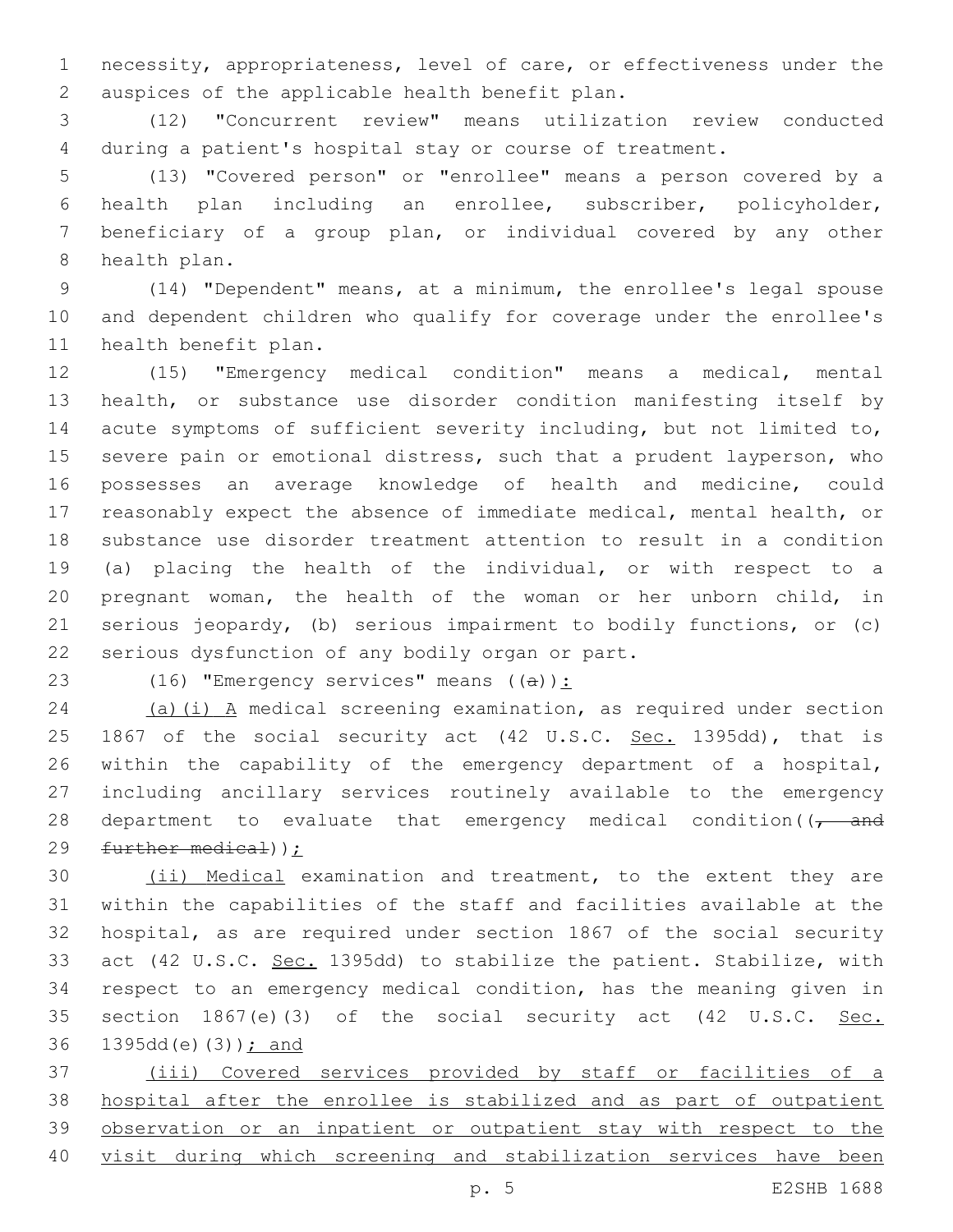furnished. Poststabilization services relate to medical, mental 2 health, or substance use disorder treatment necessary in the short term to avoid placing the health of the individual, or with respect to a pregnant woman, the health of the woman or her unborn child, in serious jeopardy, serious impairment to bodily functions, or serious 6 dysfunction of any bodily organ or part; or

 (b)(i) A screening examination that is within the capability of a behavioral health emergency services provider including ancillary services routinely available to the behavioral health emergency 10 services provider to evaluate that emergency medical condition;

 (ii) Examination and treatment, to the extent they are within the capabilities of the staff and facilities available at the behavioral 13 health emergency services provider, as are required under section 1867 of the social security act (42 U.S.C. Sec. 1395dd) or as would be required under such section if such section applied to behavioral 16 health emergency services providers, to stabilize the patient. 17 Stabilize, with respect to an emergency medical condition, has the meaning given in section 1867(e)(3) of the social security act (42 U.S.C. Sec. 1395dd(e)(3)); and

 (iii) Covered behavioral health services provided by staff or facilities of a behavioral health emergency services provider after the enrollee is stabilized and as part of outpatient observation or an inpatient or outpatient stay with respect to the visit during which screening and stabilization services have been furnished. Poststabilization services relate to mental health or substance use disorder treatment necessary in the short term to avoid placing the health of the individual, or with respect to a pregnant woman, the health of the woman or her unborn child, in serious jeopardy, serious impairment to bodily functions, or serious dysfunction of any bodily 30 organ or part.

 (17) "Employee" has the same meaning given to the term, as of January 1, 2008, under section 3(6) of the federal employee 33 retirement income security act of 1974.

 (18) "Enrollee point-of-service cost-sharing" or "cost-sharing" means amounts paid to health carriers directly providing services, health care providers, or health care facilities by enrollees and may 37 include copayments, coinsurance, or deductibles.

- (19) "Essential health benefit categories" means:
- 39 (a) Ambulatory patient services;
- (b) Emergency services;40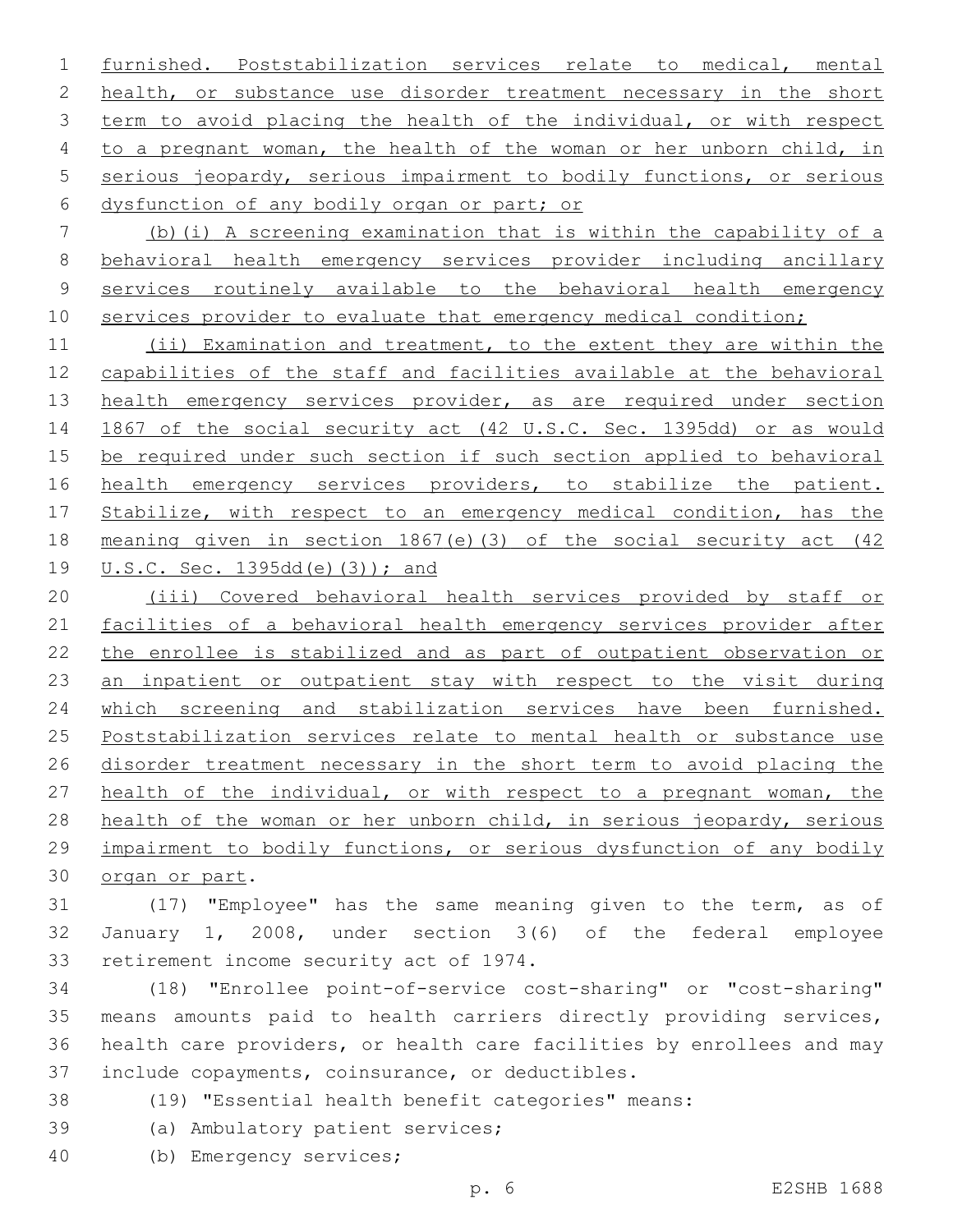- 
- (c) Hospitalization;1

2 (d) Maternity and newborn care;

 (e) Mental health and substance use disorder services, including 4 behavioral health treatment;

5 (f) Prescription drugs;

(g) Rehabilitative and habilitative services and devices;

7 (h) Laboratory services;

 (i) Preventive and wellness services and chronic disease 9 management; and

(j) Pediatric services, including oral and vision care.

 (20) "Exchange" means the Washington health benefit exchange 12 established under chapter 43.71 RCW.

 (21) "Final external review decision" means a determination by an independent review organization at the conclusion of an external 15 review.

 (22) "Final internal adverse benefit determination" means an adverse benefit determination that has been upheld by a health plan or carrier at the completion of the internal appeals process, or an adverse benefit determination with respect to which the internal appeals process has been exhausted under the exhaustion rules 21 described in RCW 48.43.530 and 48.43.535.

 (23) "Grandfathered health plan" means a group health plan or an individual health plan that under section 1251 of the patient protection and affordable care act, P.L. 111-148 (2010) and as 25 amended by the health care and education reconciliation act, P.L. 111-152 (2010) is not subject to subtitles A or C of the act as 27 amended.

 (24) "Grievance" means a written complaint submitted by or on behalf of a covered person regarding service delivery issues other than denial of payment for medical services or nonprovision of medical services, including dissatisfaction with medical care, waiting time for medical services, provider or staff attitude or demeanor, or dissatisfaction with service provided by the health 34 carrier.

 (25) "Health care facility" or "facility" means hospices licensed under chapter 70.127 RCW, hospitals licensed under chapter 70.41 RCW, rural health care facilities as defined in RCW 70.175.020, psychiatric hospitals licensed under chapter 71.12 RCW, nursing homes licensed under chapter 18.51 RCW, community mental health centers licensed under chapter 71.05 or 71.24 RCW, kidney disease treatment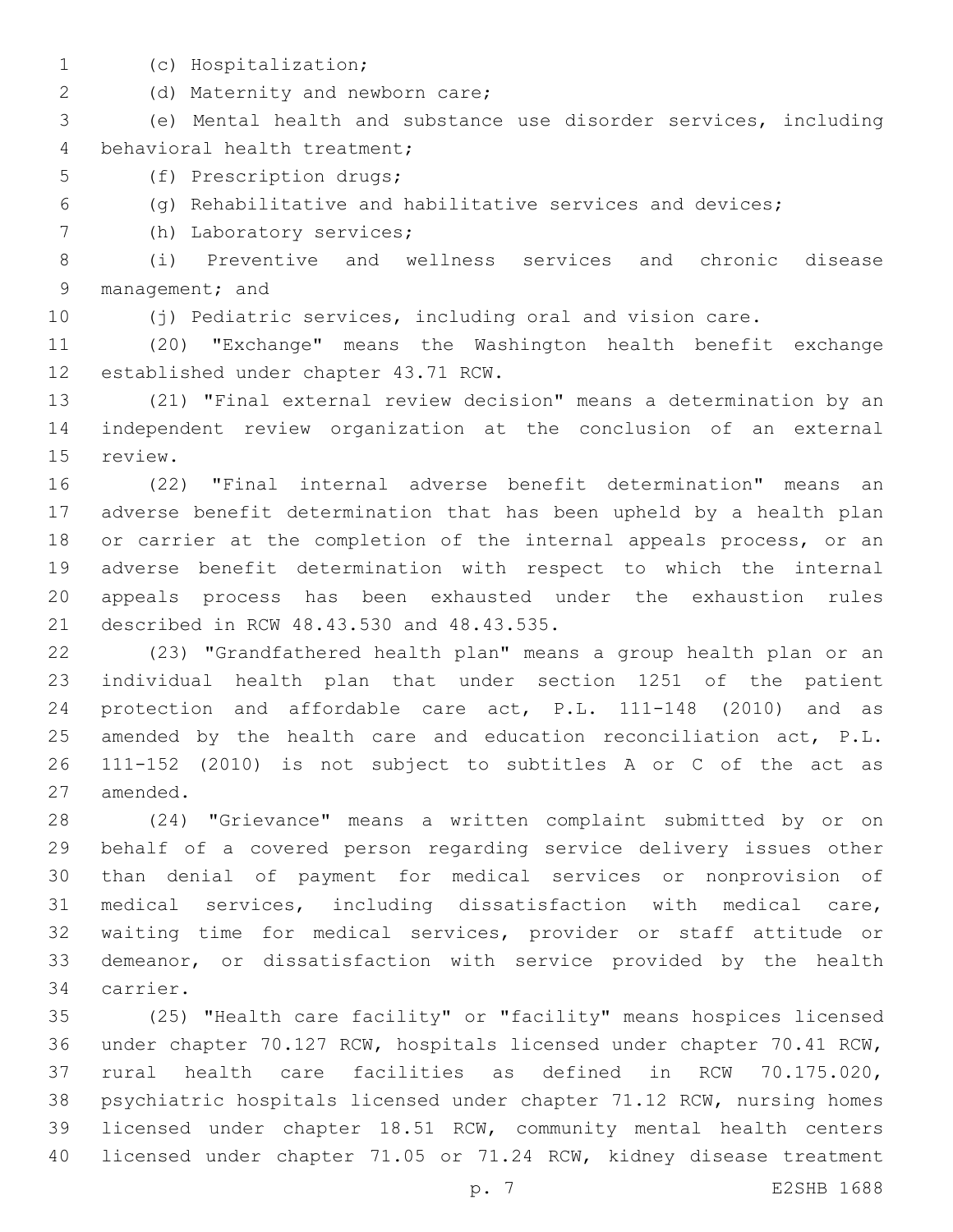centers licensed under chapter 70.41 RCW, ambulatory diagnostic, 2 treatment, or surgical facilities licensed under chapter 70.41 or 70.230 RCW, drug and alcohol treatment facilities licensed under chapter 70.96A RCW, and home health agencies licensed under chapter 70.127 RCW, and includes such facilities if owned and operated by a political subdivision or instrumentality of the state and such other facilities as required by federal law and implementing regulations.

(26) "Health care provider" or "provider" means:

 (a) A person regulated under Title 18 or chapter 70.127 RCW, to practice health or health-related services or otherwise practicing health care services in this state consistent with state law; or

 (b) An employee or agent of a person described in (a) of this subsection, acting in the course and scope of his or her employment.

 (27) "Health care service" means that service offered or provided by health care facilities and health care providers relating to the prevention, cure, or treatment of illness, injury, or disease.

 (28) "Health carrier" or "carrier" means a disability insurer regulated under chapter 48.20 or 48.21 RCW, a health care service contractor as defined in RCW 48.44.010, or a health maintenance organization as defined in RCW 48.46.020, and includes "issuers" as that term is used in the patient protection and affordable care act (P.L. 111-148).22

 (29) "Health plan" or "health benefit plan" means any policy, contract, or agreement offered by a health carrier to provide, arrange, reimburse, or pay for health care services except the 26 following:

 (a) Long-term care insurance governed by chapter 48.84 or 48.83 28 RCW;

 (b) Medicare supplemental health insurance governed by chapter 30 48.66 RCW;

 (c) Coverage supplemental to the coverage provided under chapter 32 55, Title 10, United States Code;

 (d) Limited health care services offered by limited health care service contractors in accordance with RCW 48.44.035;

(e) Disability income;35

 (f) Coverage incidental to a property/casualty liability insurance policy such as automobile personal injury protection 38 coverage and homeowner quest medical;

39 (g) Workers' compensation coverage;

40 (h) Accident only coverage;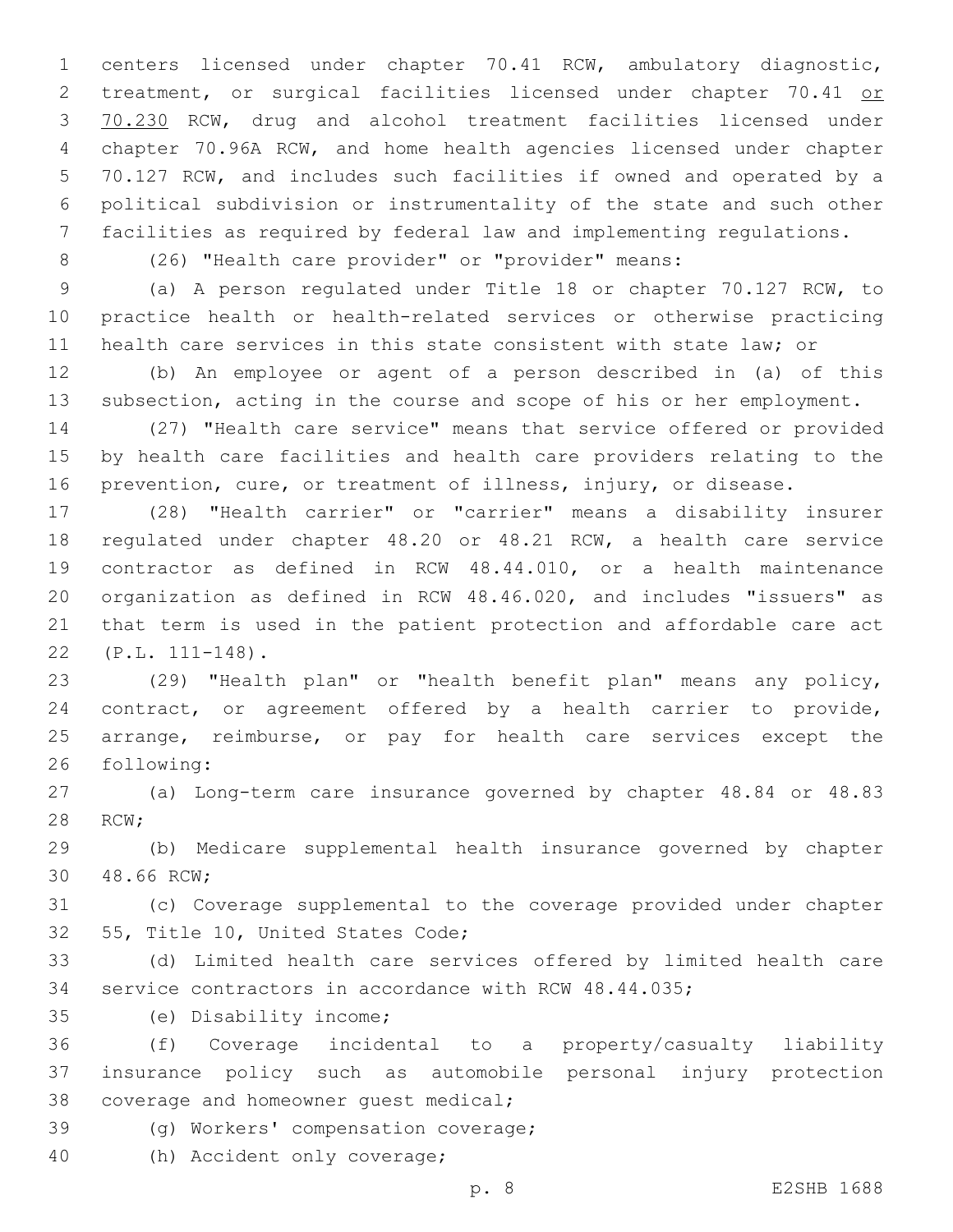(i) Specified disease or illness-triggered fixed payment insurance, hospital confinement fixed payment insurance, or other fixed payment insurance offered as an independent, noncoordinated benefit;4

(j) Employer-sponsored self-funded health plans;

(k) Dental only and vision only coverage;6

 (l) Plans deemed by the insurance commissioner to have a short- term limited purpose or duration, or to be a student-only plan that is guaranteed renewable while the covered person is enrolled as a regular full-time undergraduate or graduate student at an accredited higher education institution, after a written request for such classification by the carrier and subsequent written approval by the 13 insurance commissioner;

 (m) Civilian health and medical program for the veterans affairs 15 administration (CHAMPVA); and

 (n) Stand-alone prescription drug coverage that exclusively supplements medicare part D coverage provided through an employer group waiver plan under federal social security act regulation 42 19 C.F.R. Sec. 423.458(c).

 (30) "Individual market" means the market for health insurance coverage offered to individuals other than in connection with a group 22 health plan.

 (31) "In-network" or "participating" means a provider or facility that has contracted with a carrier or a carrier's contractor or subcontractor to provide health care services to enrollees and be reimbursed by the carrier at a contracted rate as payment in full for the health care services, including applicable cost-sharing 28 obligations.

 (32) "Material modification" means a change in the actuarial value of the health plan as modified of more than five percent but 31 less than fifteen percent.

 (33) "Open enrollment" means a period of time as defined in rule 33 to be held at the same time each year, during which applicants may enroll in a carrier's individual health benefit plan without being subject to health screening or otherwise required to provide evidence 36 of insurability as a condition for enrollment.

 (34) "Out-of-network" or "nonparticipating" means a provider or facility that has not contracted with a carrier or a carrier's contractor or subcontractor to provide health care services to 40 enrollees.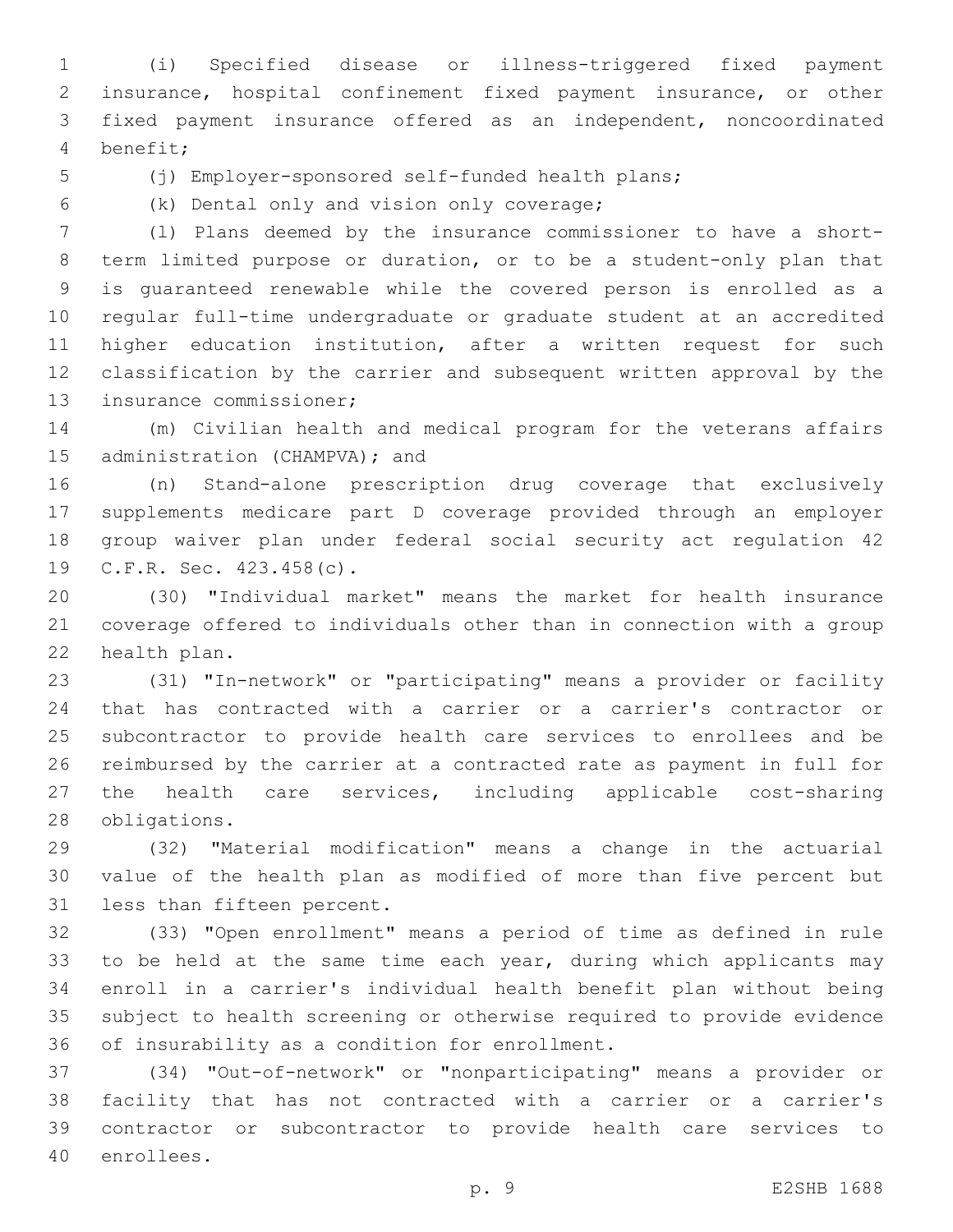(35) "Out-of-pocket maximum" or "maximum out-of-pocket" means the maximum amount an enrollee is required to pay in the form of cost- sharing for covered benefits in a plan year, after which the carrier covers the entirety of the allowed amount of covered benefits under 5 the contract of coverage.

 (36) "Preexisting condition" means any medical condition, illness, or injury that existed any time prior to the effective date 8 of coverage.

 (37) "Premium" means all sums charged, received, or deposited by a health carrier as consideration for a health plan or the 11 continuance of a health plan. Any assessment or any "membership," "policy," "contract," "service," or similar fee or charge made by a health carrier in consideration for a health plan is deemed part of the premium. "Premium" shall not include amounts paid as enrollee 15 point-of-service cost-sharing.

16 (38)(a) "Protected individual" means:

 (i) An adult covered as a dependent on the enrollee's health benefit plan, including an individual enrolled on the health benefit plan of the individual's registered domestic partner; or

 (ii) A minor who may obtain health care without the consent of a parent or legal guardian, pursuant to state or federal law.

 (b) "Protected individual" does not include an individual deemed not competent to provide informed consent for care under RCW 24 11.88.010(1)(e).

 (39) "Review organization" means a disability insurer regulated under chapter 48.20 or 48.21 RCW, health care service contractor as defined in RCW 48.44.010, or health maintenance organization as defined in RCW 48.46.020, and entities affiliated with, under contract with, or acting on behalf of a health carrier to perform a utilization review.30

 (40) "Sensitive health care services" means health services related to reproductive health, sexually transmitted diseases, substance use disorder, gender dysphoria, gender affirming care, 34 domestic violence, and mental health.

 (41) "Small employer" or "small group" means any person, firm, corporation, partnership, association, political subdivision, sole proprietor, or self-employed individual that is actively engaged in business that employed an average of at least one but no more than fifty employees, during the previous calendar year and employed at 40 least one employee on the first day of the plan year, is not formed

p. 10 E2SHB 1688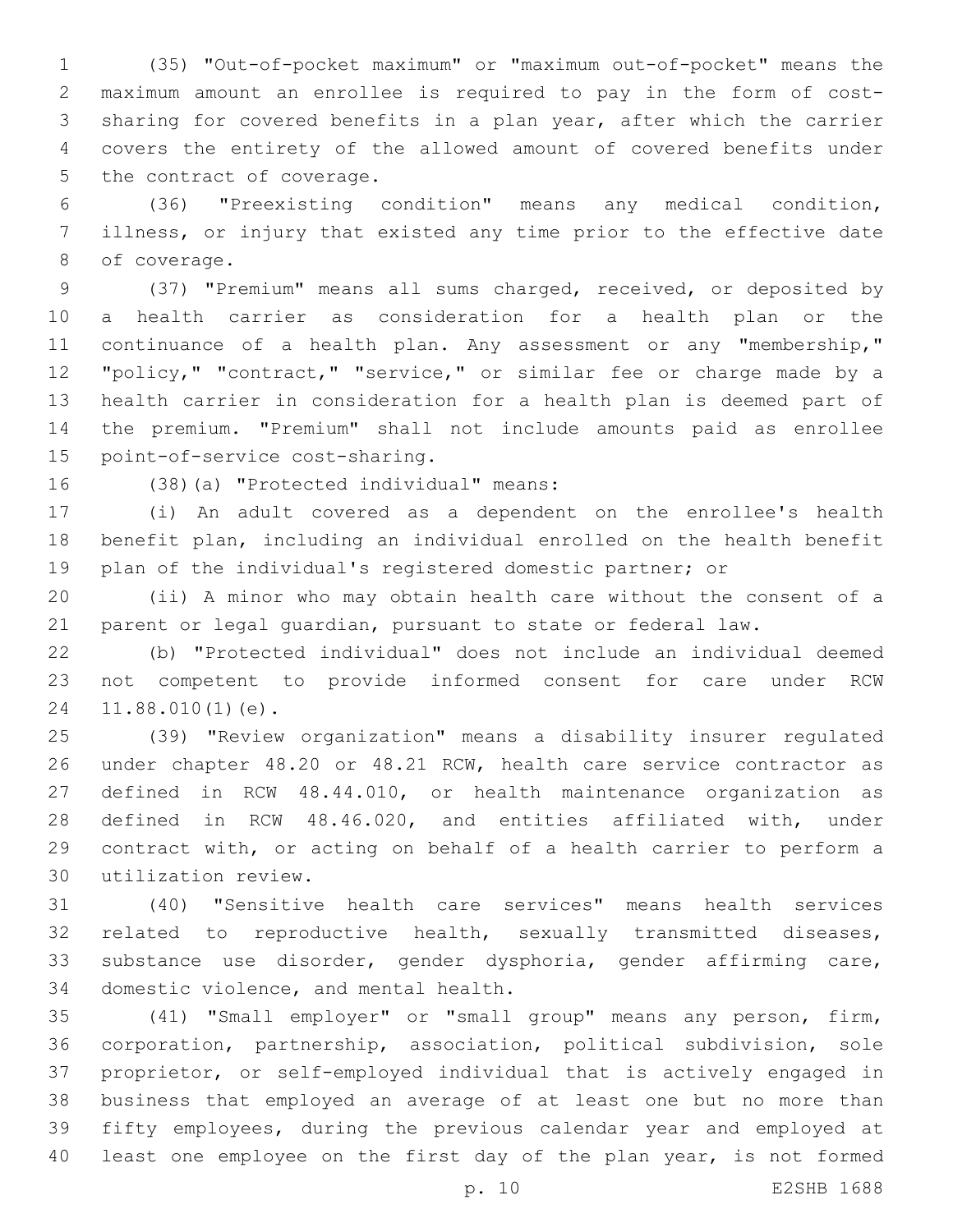primarily for purposes of buying health insurance, and in which a bona fide employer-employee relationship exists. In determining the number of employees, companies that are affiliated companies, or that are eligible to file a combined tax return for purposes of taxation by this state, shall be considered an employer. Subsequent to the issuance of a health plan to a small employer and for the purpose of determining eligibility, the size of a small employer shall be determined annually. Except as otherwise specifically provided, a small employer shall continue to be considered a small employer until the plan anniversary following the date the small employer no longer meets the requirements of this definition. A self-employed individual or sole proprietor who is covered as a group of one must also: (a) Have been employed by the same small employer or small group for at least twelve months prior to application for small group coverage, and (b) verify that he or she derived at least seventy-five percent of his or her income from a trade or business through which the individual or sole proprietor has attempted to earn taxable income and for which he or she has filed the appropriate internal revenue service form 1040, schedule C or F, for the previous taxable year, except a self-employed individual or sole proprietor in an agricultural trade or business, must have derived at least fifty-one percent of his or her income from the trade or business through which the individual or sole proprietor has attempted to earn taxable income and for which he or she has filed the appropriate internal 25 revenue service form 1040, for the previous taxable year.

 (42) "Special enrollment" means a defined period of time of not less than thirty-one days, triggered by a specific qualifying event experienced by the applicant, during which applicants may enroll in the carrier's individual health benefit plan without being subject to health screening or otherwise required to provide evidence of 31 insurability as a condition for enrollment.

 (43) "Standard health questionnaire" means the standard health 33 questionnaire designated under chapter 48.41 RCW.

 (44) (("Surgical or ancillary services" means surgery, anesthesiology, pathology, radiology, laboratory, or hospitalist services.

37 (45)) "Utilization review" means the prospective, concurrent, or retrospective assessment of the necessity and appropriateness of the allocation of health care resources and services of a provider or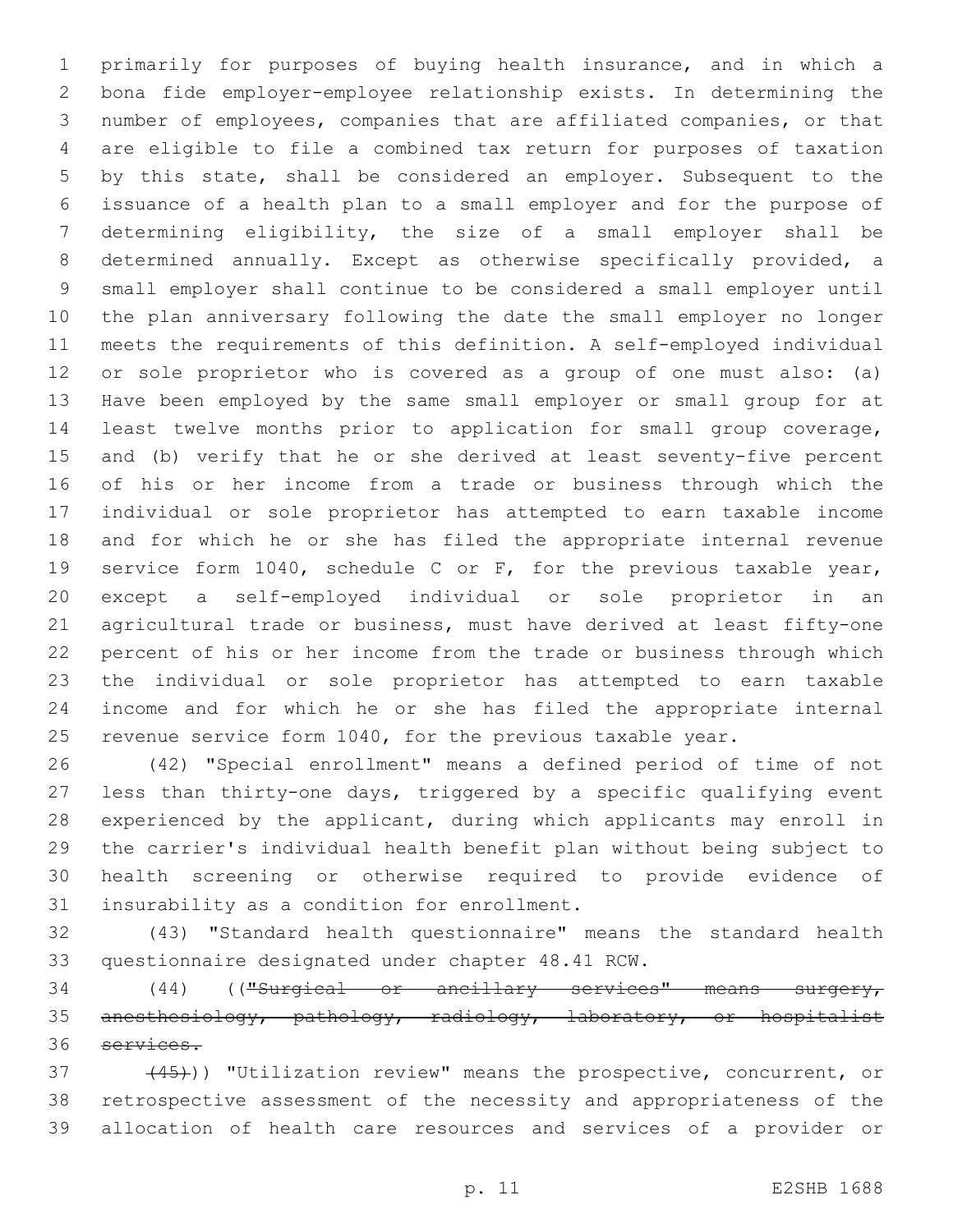facility, given or proposed to be given to an enrollee or group of 2 enrollees.

3 (((46))) (45) "Wellness activity" means an explicit program of an activity consistent with department of health guidelines, such as, smoking cessation, injury and accident prevention, reduction of alcohol misuse, appropriate weight reduction, exercise, automobile and motorcycle safety, blood cholesterol reduction, and nutrition education for the purpose of improving enrollee health status and 9 reducing health service costs.

 (46) "Nonemergency health care services performed by nonparticipating providers at certain participating facilities" means covered items or services other than emergency services with respect 13 to a visit at a participating health care facility, as provided in section 2799A-1(b) of the public health service act (42 U.S.C. Sec. 300gg-111(b)), 45 C.F.R. Sec. 149.30, and 45 C.F.R. Sec. 149.120 as 16 in effect on the effective date of this section.

 (47) "Air ambulance service" has the same meaning as defined in section 2799A-2 of the public health service act (42 U.S.C. Sec. 300gg-112) and implementing federal regulations in effect on the effective date of this section.

 (48) "Behavioral health emergency services provider" means emergency services provided in the following settings:

(a) A crisis stabilization unit as defined in RCW 71.05.020;

 (b) An evaluation and treatment facility that can provide 25 directly, or by direct arrangement with other public or private 26 agencies, emergency evaluation and treatment, outpatient care, and 27 timely and appropriate inpatient care to persons suffering from a mental disorder, and which is licensed or certified as such by the 29 department of health;

 (c) An agency certified by the department of health under chapter 71.24 RCW to provide outpatient crisis services;

(d) A triage facility as defined in RCW 71.05.020;

 (e) An agency certified by the department of health under chapter 71.24 RCW to provide medically managed or medically monitored withdrawal management services; or

 (f) A mobile rapid response crisis team as defined in RCW 71.24.025 that is contracted with a behavioral health administrative services organization operating under RCW 71.24.045 to provide crisis response services in the behavioral health administrative services organization's service area.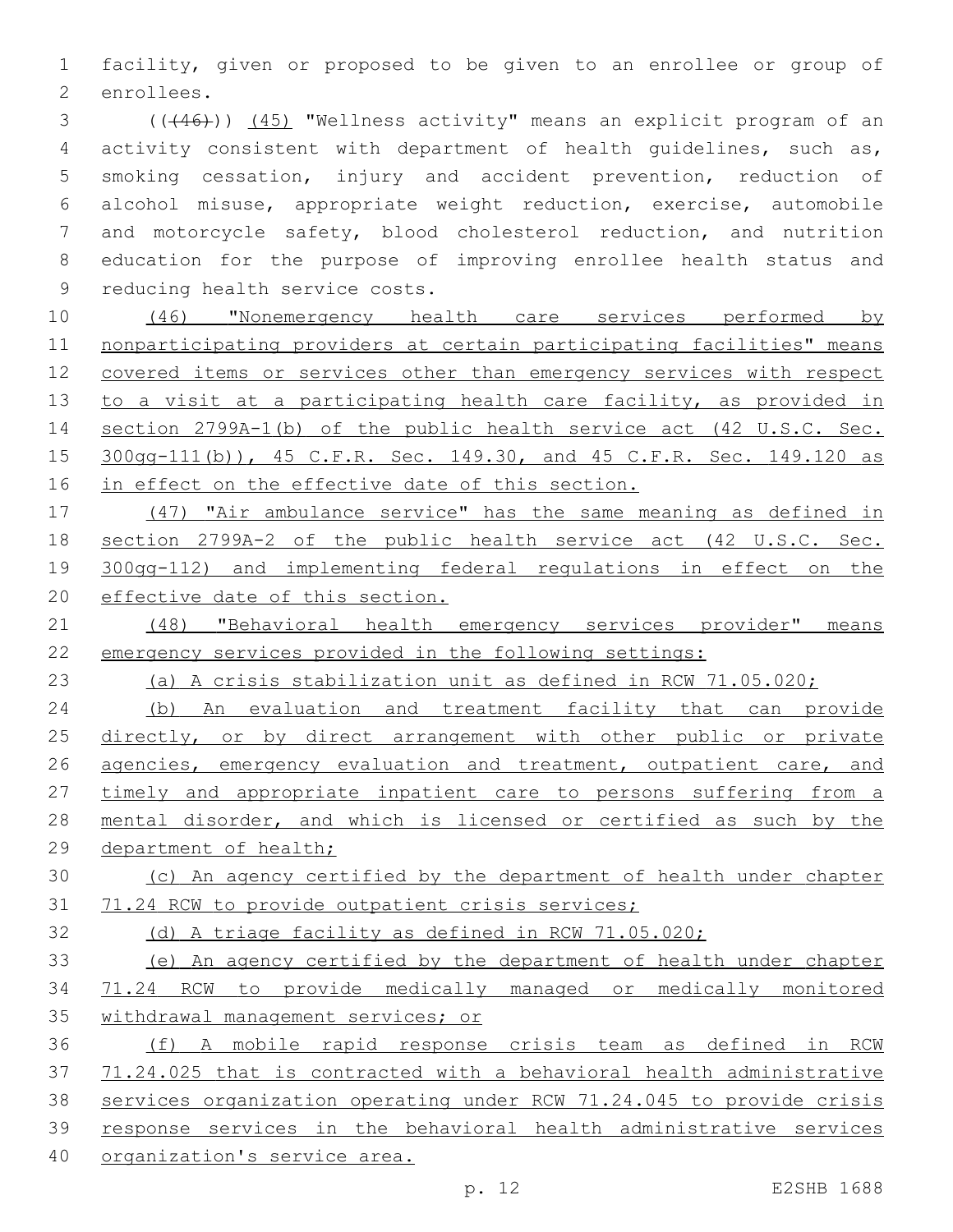1 **Sec. 3.** RCW 48.43.093 and 2019 c 427 s 3 are each amended to 2 read as follows:

3 (1) ((When conducting a review of the necessity and 4 appropriateness of emergency services or making a benefit 5 determination for emergency services: ()

6 (a) A health carrier shall cover emergency services ((necessary 7 to screen and stabilize)) provided to a covered person if a prudent 8 layperson acting reasonably would have believed that an emergency 9 medical condition existed. In addition, a health carrier shall not 10 require prior authorization of emergency services ((provided prior to 11 the point of stabilization)) if a prudent layperson acting reasonably 12 would have believed that an emergency medical condition existed. With 13 respect to care obtained from ((an out-of-network)) a 14 nonparticipating hospital emergency department or behavioral health 15 emergency services provider, a health carrier shall cover emergency 16 services ((necessary to screen and stabilize a covered person)). In 17 addition, a health carrier shall not require prior authorization of 18 ((the)) emergency services ((provided prior to the point of 19 stabilization)).

20 (b) ((If an authorized representative of a health carrier 21 authorizes coverage of emergency services, the health carrier shall 22 not subsequently retract its authorization after the emergency 23 services have been provided, or reduce payment for an item or service 24 furnished in reliance on approval, unless the approval was based on a 25 material misrepresentation about the covered person's health 26 condition made by the provider of emergency services)) A health 27 carrier shall cover emergency services without limiting what 28 constitutes an emergency medical condition solely on the basis of 29 diagnosis codes. Any determination of whether the prudent layperson 30 standard has been met must be based on all pertinent documentation 31 and be focused on the presenting symptoms and not solely on the final 32 diagnosis.

 $($  ( $($   $($   $($   $($   $))$   $($   $2)$  Coverage of emergency services may be subject to 34 applicable in-network copayments, coinsurance, and deductibles, as 35 provided in chapter 48.49 RCW.

 (((2) If a health carrier requires preauthorization for postevaluation or poststabilization services, the health carrier shall provide access to an authorized representative twenty-four hours a day, seven days a week, to facilitate review. In order for postevaluation or poststabilization services to be covered by the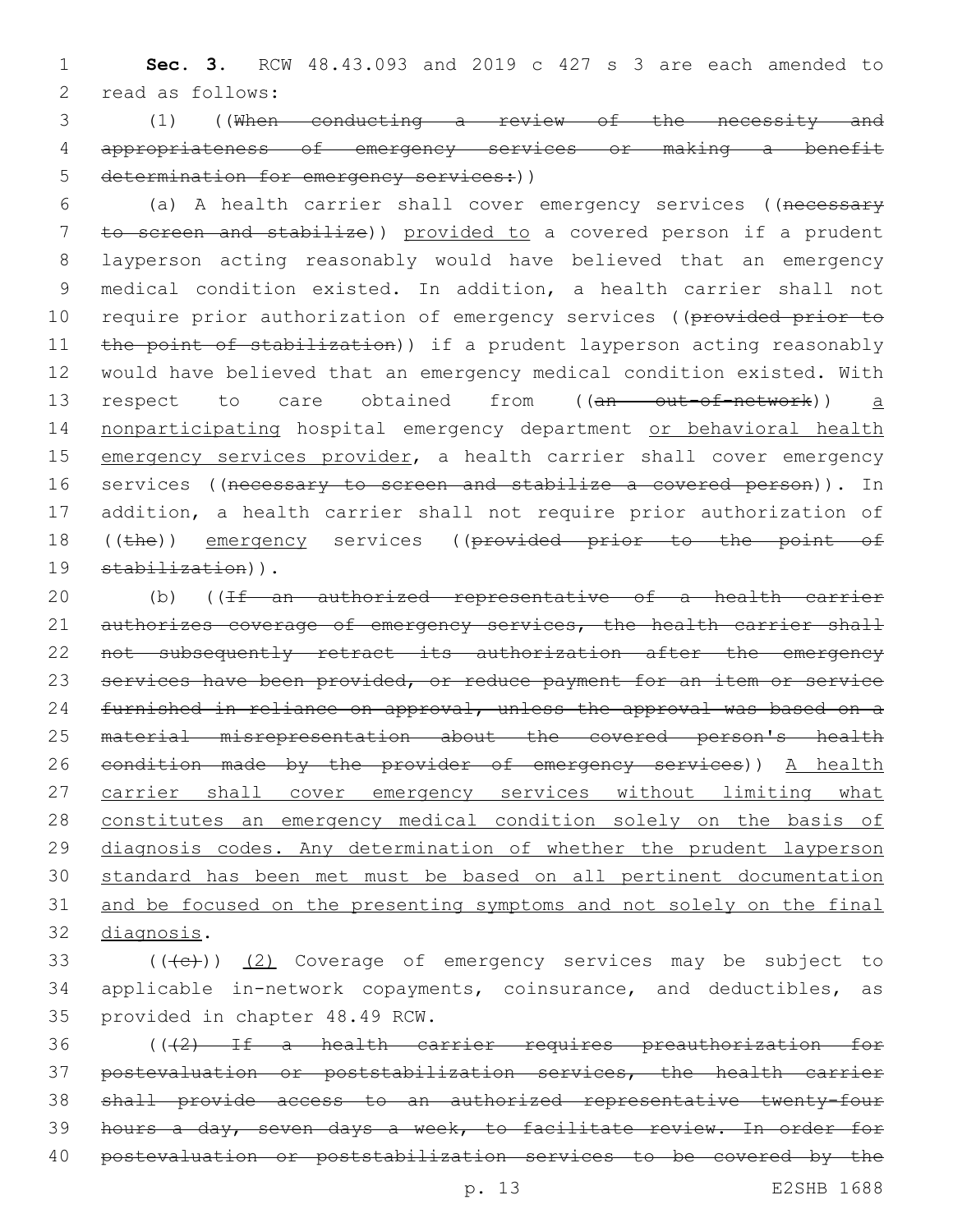1 health carrier, the provider or facility must make a documented good 2 faith effort to contact the covered person's health carrier within 3 thirty minutes of stabilization, if the covered person needs to be 4 stabilized. The health carrier's authorized representative is 5 required to respond to a telephone request for preauthorization from 6 a provider or facility within thirty minutes. Failure of the health 7 carrier to respond within thirty minutes constitutes authorization 8 for the provision of immediately required medically necessary 9 postevaluation and poststabilization services, unless the health 10 carrier documents that it made a good faith effort but was unable to 11 reach the provider or facility within thirty minutes after receiving 12 the request.

13 (3) A health carrier shall immediately arrange for an alternative 14 plan of treatment for the covered person if an out-of-network 15 emergency provider and health carrier cannot reach an agreement on 16 which services are necessary beyond those immediately necessary to 17 stabilize the covered person consistent with state and federal laws.

18  $(4)$ ))  $(3)$  Nothing in this section is to be construed as 19 prohibiting ((the)) a health carrier from (( $\frac{1}{2}$ ):

20 (a) Requiring notification of stabilization or inpatient 21  $\alpha$  admission within the time frame specified in ((the)) its contract 22 ((for inpatient admission)) with the hospital or behavioral health 23 emergency services provider or as soon thereafter as medically 24 possible but no less than twenty-four hours((- Nothing in this 25 section is to be construed as preventing the health carrier from 26 reserving the right to require transfer of a hospitalized covered 27 person upon stabilization. Follow-up)); or

 (b) Requiring a hospital or emergency behavioral health emergency 29 services provider to make a documented good faith effort to notify the covered person's health carrier within 48 hours of stabilization, if the covered person needs to be stabilized. If a health carrier 32 requires such notification, the health carrier shall provide access to an authorized representative seven days a week to receive notifications.

 (4) Except to the extent provided otherwise in this section, follow-up care that is a direct result of the emergency must be obtained in accordance with the health plan's usual terms and conditions of coverage. All other terms and conditions of coverage 39 may be applied to emergency services.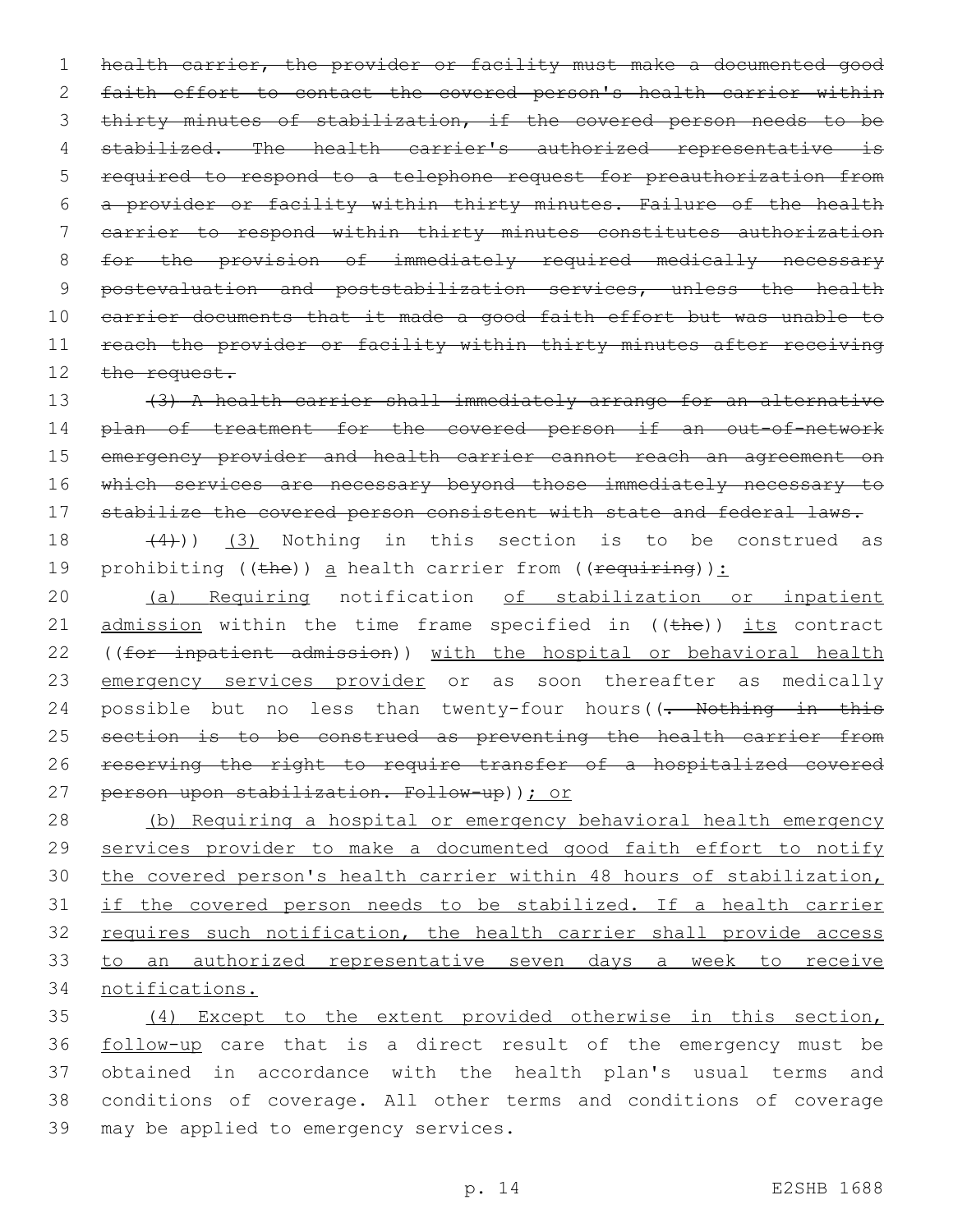**Sec. 4.** RCW 48.43.535 and 2012 c 211 s 21 are each amended to 2 read as follows:

 (1) There is a need for a process for the fair consideration of disputes relating to decisions by carriers that offer a health plan to deny, modify, reduce, or terminate coverage of or payment for health care services for an enrollee. For purposes of this section, "carrier" also applies to a health plan if the health plan administers the appeal process directly or through a third party.

 (2) An enrollee may seek review by a certified independent review organization of a carrier's decision to deny, modify, reduce, or 11 terminate coverage of or payment for a health care service or of any adverse determination made by a carrier under RCW 48.49.020, 48.49.030, or sections 2799A-1 or 2799A-2 of the public health service act (42 U.S.C. Secs. 300gg-111 or 300gg-112) and implementing 15 federal regulations in effect as of the effective date of this 16 section, after exhausting the carrier's grievance process and receiving a decision that is unfavorable to the enrollee, or after the carrier has exceeded the timelines for grievances provided in RCW 48.43.530, without good cause and without reaching a decision.

 (3) The commissioner must establish and use a rotational registry system for the assignment of a certified independent review organization to each dispute. The system should be flexible enough to ensure that an independent review organization has the expertise necessary to review the particular medical condition or service at issue in the dispute, and that any approved independent review organization does not have a conflict of interest that will influence 27 its independence.

 (4) Carriers must provide to the appropriate certified independent review organization, not later than the third business day after the date the carrier receives a request for review, a copy 31 of:

 (a) Any medical records of the enrollee that are relevant to the 33 review;

 (b) Any documents used by the carrier in making the determination 35 to be reviewed by the certified independent review organization;

 (c) Any documentation and written information submitted to the 37 carrier in support of the appeal; and

 (d) A list of each physician or health care provider who has provided care to the enrollee and who may have medical records relevant to the appeal. Health information or other confidential or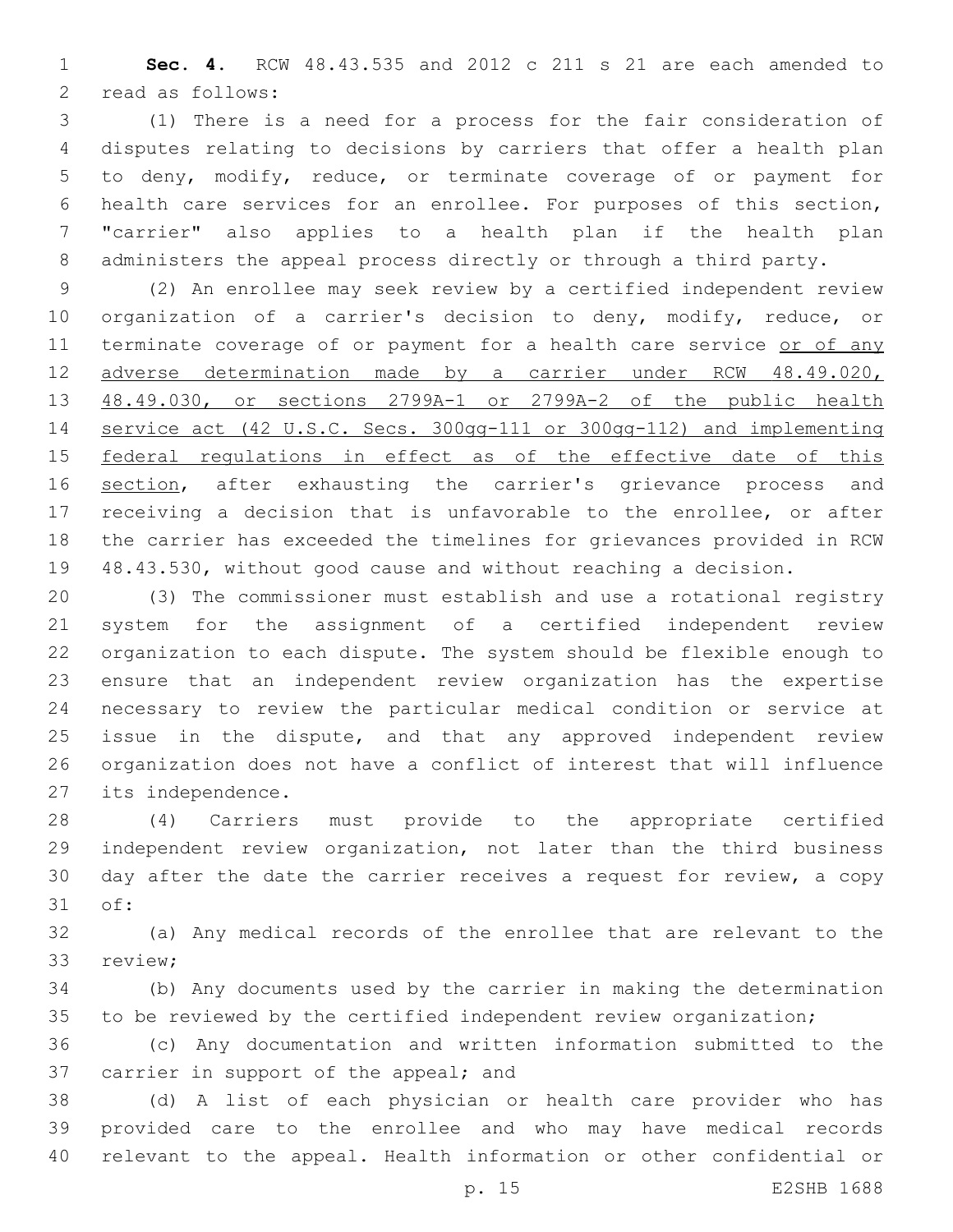proprietary information in the custody of a carrier may be provided to an independent review organization, subject to rules adopted by 3 the commissioner.

 (5) Enrollees must be provided with at least five business days to submit to the independent review organization in writing additional information that the independent review organization must consider when conducting the external review. The independent review organization must forward any additional information submitted by an enrollee to the plan or carrier within one business day of receipt by 10 the independent review organization.

 (6) The medical reviewers from a certified independent review organization will make determinations regarding the medical necessity 13 or appropriateness of, and the application of health plan coverage provisions to, health care services for an enrollee. The medical reviewers' determinations must be based upon their expert medical judgment, after consideration of relevant medical, scientific, and cost-effectiveness evidence, and medical standards of practice in the state of Washington. Except as provided in this subsection, the certified independent review organization must ensure that determinations are consistent with the scope of covered benefits as outlined in the medical coverage agreement. Medical reviewers may override the health plan's medical necessity or appropriateness standards if the standards are determined upon review to be unreasonable or inconsistent with sound, evidence-based medical 25 practice.

 (7) Once a request for an independent review determination has been made, the independent review organization must proceed to a final determination, unless requested otherwise by both the carrier and the enrollee or the enrollee's representative.

 (a) An enrollee or carrier may request an expedited external review if the adverse benefit determination or internal adverse benefit determination concerns an admission, availability of care, 33 continued stay, or health care service for which the claimant received emergency services but has not been discharged from a facility; or involves a medical condition for which the standard external review time frame would seriously jeopardize the life or health of the enrollee or jeopardize the enrollee's ability to regain maximum function. The independent review organization must make its decision to uphold or reverse the adverse benefit determination or final internal adverse benefit determination and notify the enrollee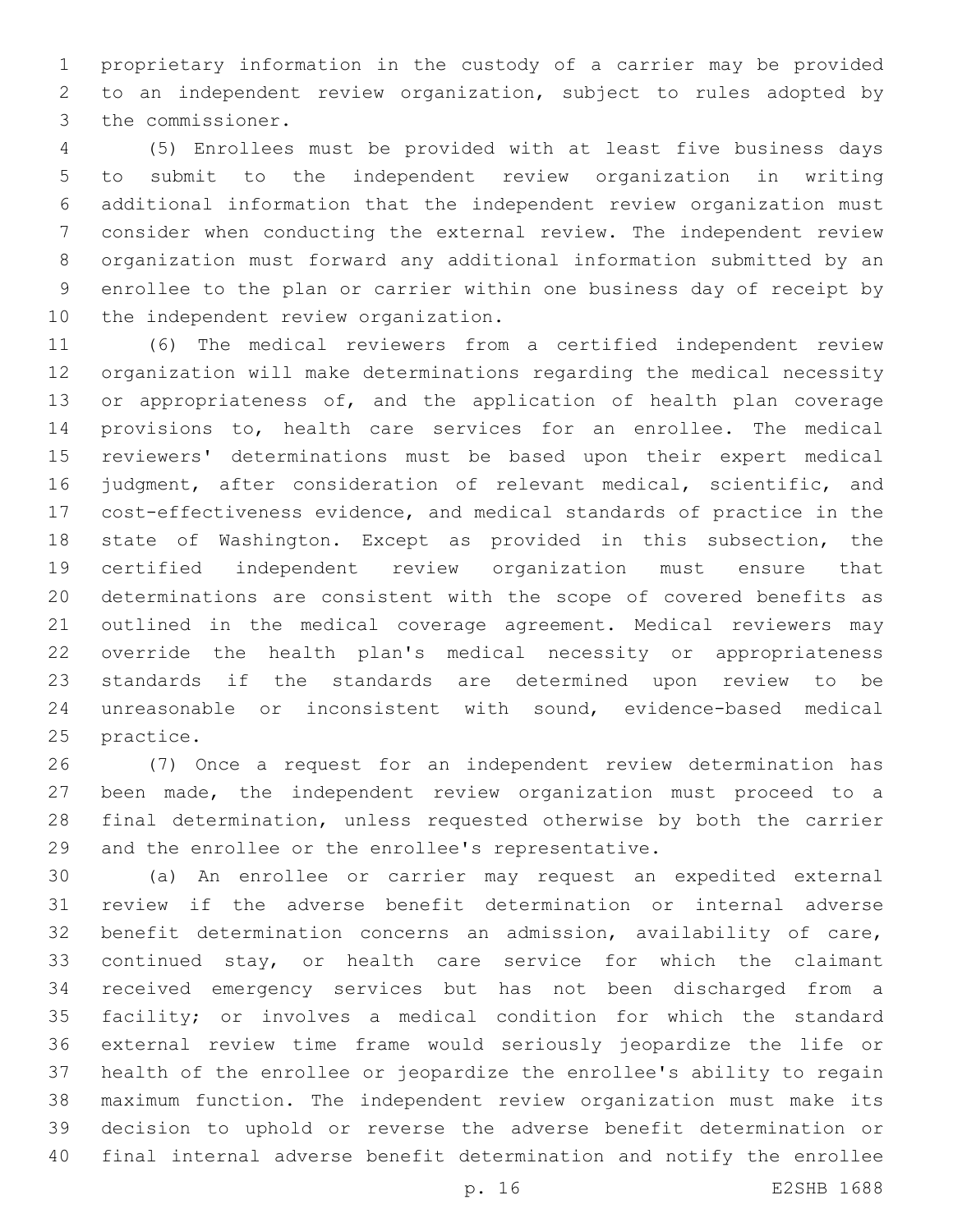and the carrier or health plan of the determination as expeditiously as possible but within not more than seventy-two hours after the receipt of the request for expedited external review. If the notice is not in writing, the independent review organization must provide written confirmation of the decision within forty-eight hours after 6 the date of the notice of the decision.

 (b) For claims involving experimental or investigational treatments, the independent review organization must ensure that adequate clinical and scientific experience and protocols are taken into account as part of the external review process.

 (8) Carriers must timely implement the certified independent review organization's determination, and must pay the certified 13 independent review organization's charges.

 (9) When an enrollee requests independent review of a dispute under this section, and the dispute involves a carrier's decision to modify, reduce, or terminate an otherwise covered health service that an enrollee is receiving at the time the request for review is submitted and the carrier's decision is based upon a finding that the health service, or level of health service, is no longer medically necessary or appropriate, the carrier must continue to provide the health service if requested by the enrollee until a determination is made under this section. If the determination affirms the carrier's decision, the enrollee may be responsible for the cost of the 24 continued health service.

 (10) Each certified independent review organization must maintain written records and make them available upon request to the commissioner.27

 (11) A certified independent review organization may notify the 29 office of the insurance commissioner if, based upon its review of disputes under this section, it finds a pattern of substandard or 31 egregious conduct by a carrier.

 (12)(a) The commissioner shall adopt rules to implement this section after considering relevant standards adopted by national managed care accreditation organizations and the national association 35 of insurance commissioners.

 (b) This section is not intended to supplant any existing authority of the office of the insurance commissioner under this title to oversee and enforce carrier compliance with applicable 39 statutes and rules.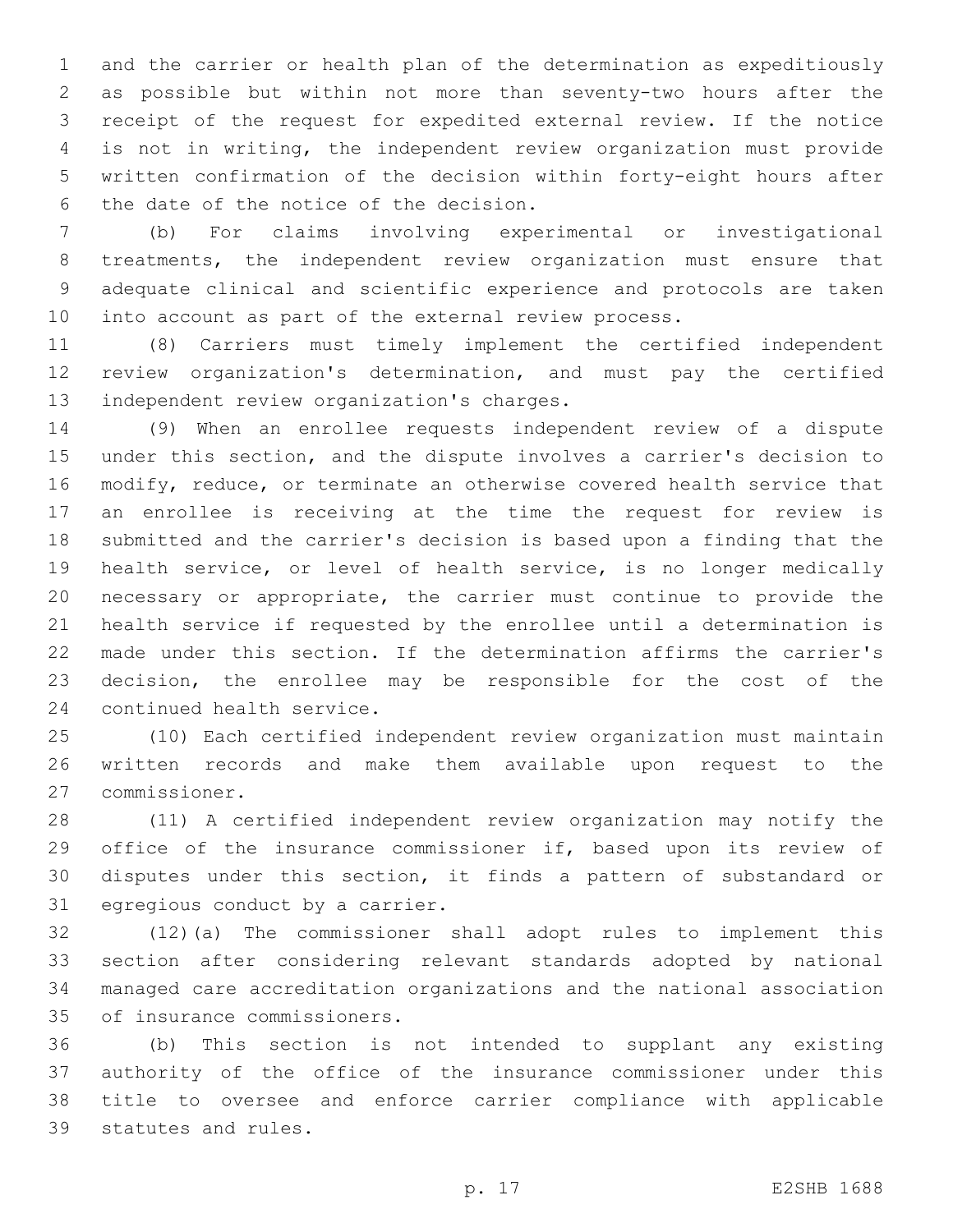NEW SECTION. **Sec. 5.** A new section is added to chapter 48.43 2 RCW to read as follows:

 The commissioner is authorized to enforce provisions of P.L. 116-260 (enacted December 27, 2020, as the consolidated appropriations act of 2021) and implementing federal regulations in effect on the effective date of this section, that are applicable to or regulate the conduct of carriers issuing health plans or grandfathered health plans to residents of Washington state on or after January 1, 2022. In addition to the enforcement actions authorized under RCW 48.02.080, the commissioner may impose a civil monetary penalty in an amount not to exceed \$100 for each day for each individual with respect to which a failure to comply with these 13 provisions occurs.

 **Sec. 6.** RCW 48.49.003 and 2019 c 427 s 1 are each amended to 15 read as follows:

16 (1) The legislature finds that:

 (a) Consumers receive surprise bills or balance bills for 18 services provided at ((out-of-network)) nonparticipating facilities 19 or by ((out-of-network)) nonparticipating health care providers at 20 in-network facilities;

 (b) Consumers must not be placed in the middle of contractual disputes between providers and health insurance carriers; and

 (c) Facilities, providers, and health insurance carriers all share responsibility to ensure consumers have transparent information on network providers and benefit coverage, and the insurance commissioner is responsible for ensuring that provider networks include sufficient numbers and types of contracted providers to reasonably ensure consumers have in-network access for covered 29 benefits.

30 (2) It is the intent of the legislature to:

 (a) Ban balance billing of consumers enrolled in fully insured, regulated insurance plans and plans offered to public employees under chapter 41.05 RCW for the services described in RCW 48.49.020, and to provide self-funded group health plans with an option to elect to be 35 subject to the provisions of this chapter  $((427, \text{ Laws of } 2019))$ ;

 (b) Remove consumers from balance billing disputes and require 37 that (( $\overline{\text{out-of-network}}$ ) nonparticipating providers and carriers 38 negotiate ((out-of-network)) nonparticipating provider payments in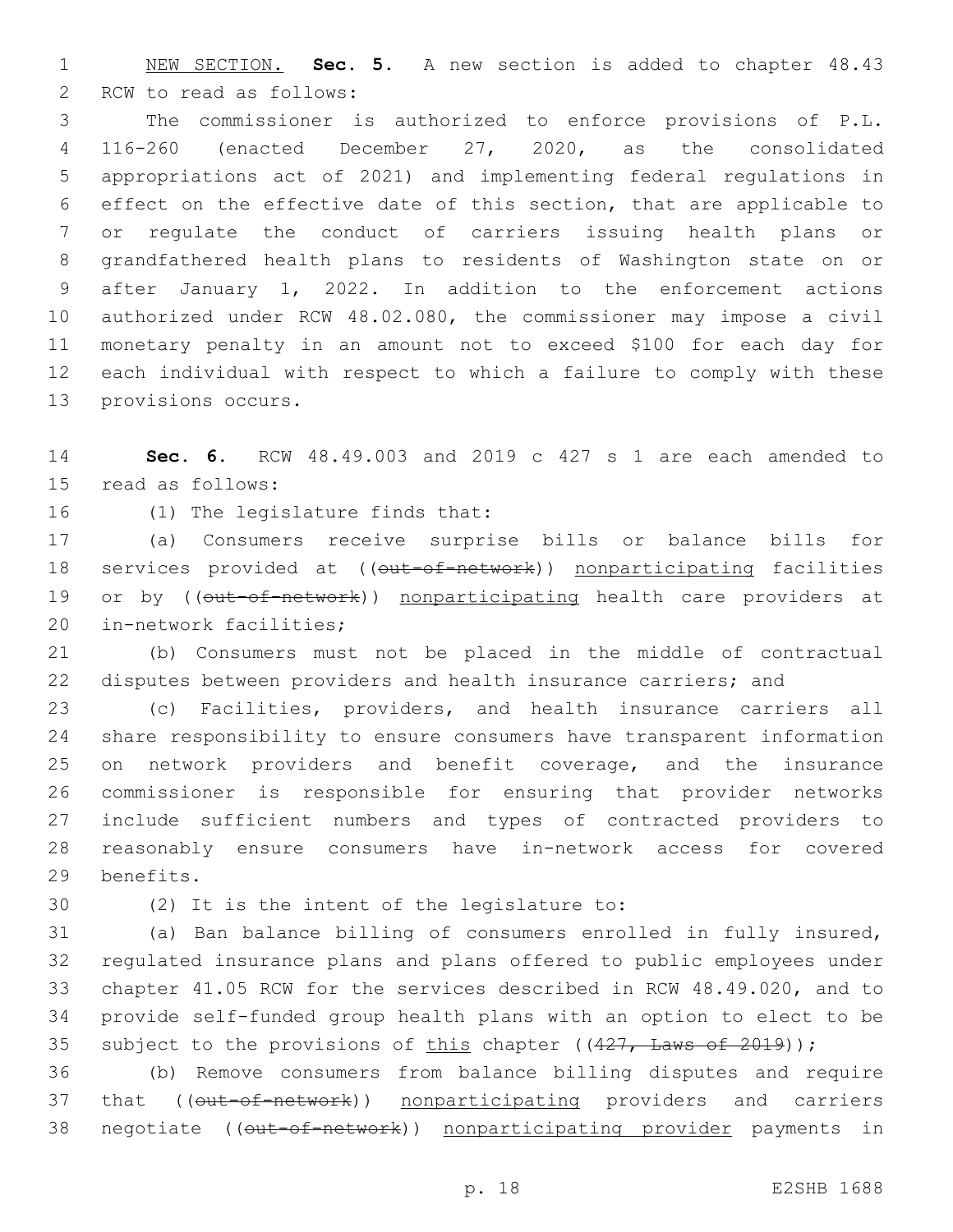1 good faith under the terms of this chapter ((427, Laws of 2019)); 2 ((and))

 (c) Align Washington state law with the federal balance billing prohibitions and transparency protections in sections 2799A-1 et seq. of the public health service act (P.L. 116-260) and implementing federal regulations in effect on the effective date of this section, while maintaining provisions of this chapter that provide greater 8 protection for consumers; and

9 (d) Provide an environment that encourages self-funded groups to 10 negotiate ((out-of-network)) payments in good faith with 11 nonparticipating providers and facilities in return for balance 12 billing protections.

13 **Sec. 7.** RCW 48.49.020 and 2019 c 427 s 6 are each amended to 14 read as follows:

15 (1) ((An out-of-network)) A nonparticipating provider or facility 16 may not balance bill an enrollee for the following health care 17 services as provided in section 2799A-1(b) of the public health 18 service act (42 U.S.C. Sec. 300gg-111(b)) and implementing federal 19 requlations in effect on the effective date of this section:

20 (a) Emergency services provided to an enrollee;  $($   $($  $\Theta$  $\mathbf{r}$  $))$ 

21 (b) Nonemergency health care services ((provided to an enrollee 22 at an in-network hospital licensed under chapter 70.41 RCW or an in-23 network ambulatory surgical facility licensed under chapter 70.230 24 RCW if the services:

25 (i) Involve surgical or ancillary services; and

26 (ii) Are provided by an out-of-network provider)) performed by 27 nonparticipating providers at certain participating facilities; or

28 (c) Air ambulance services.

29 (2) Payment for services described in subsection (1) of this 30 section is subject to the provisions of ((RCW 48.49.030 and 31 48.49.040.

32 (3)(a) Except to the extent provided in (b) of this subsection, the carrier must hold an enrollee harmless from balance billing when emergency services described in subsection (1)(a) of this section are provided by an out-of-network hospital in a state that borders Washington state.

37 (b)(i) Upon the effective date of federal legislation prohibiting 38 balance billing when emergency services described in subsection 39 (1)(a) of this section are provided by a hospital, the carrier no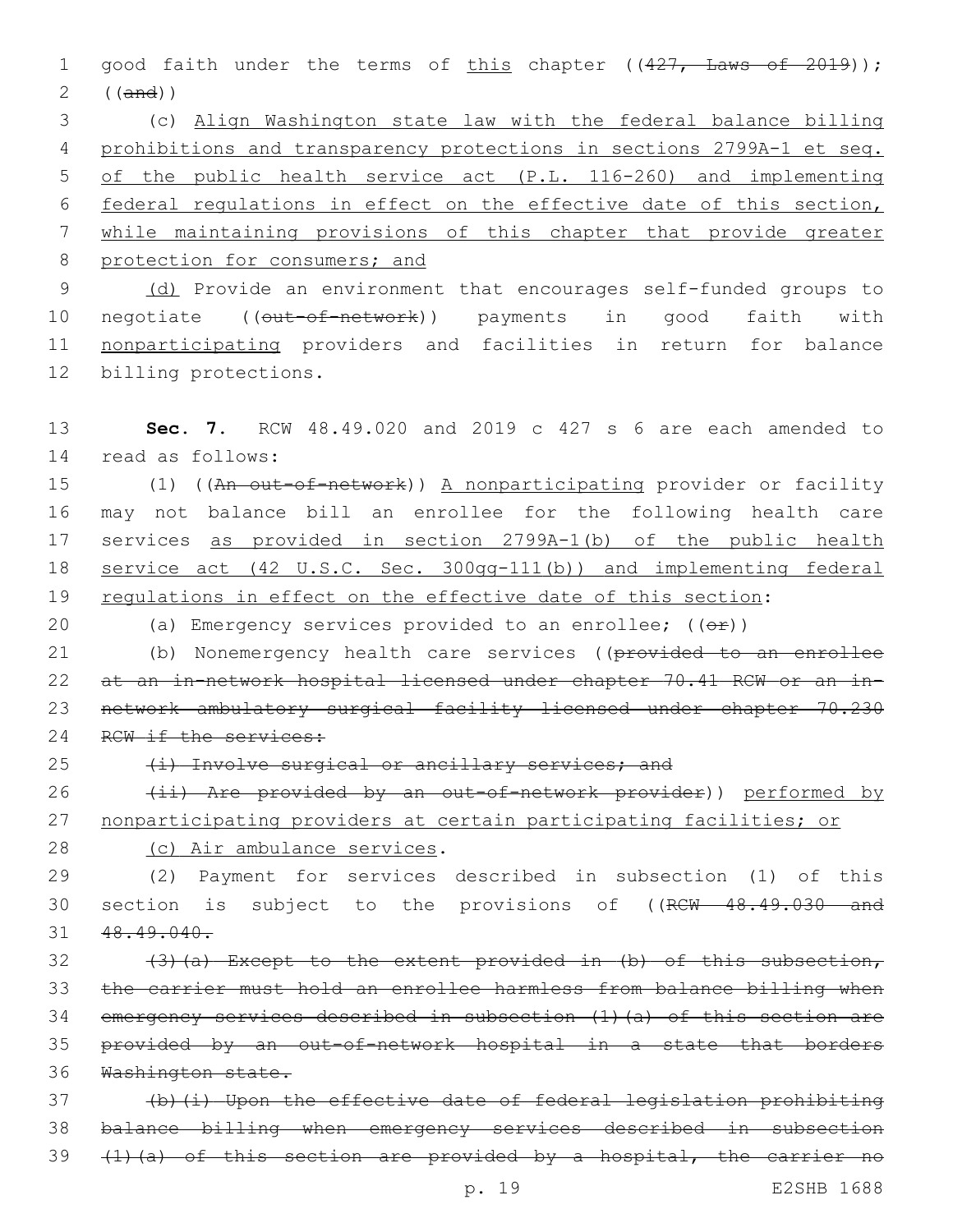1 longer has a duty to hold enrollees harmless from balance billing

2 under (a) of this subsection; or

3 (ii) Upon the effective date of an interstate compact with a 4 state bordering Washington state or enactment of legislation by a 5 state bordering Washington state prohibiting balance billing when 6 emergency services described in subsection (1)(a) of this section are 7 provided by a hospital located in that border state to a Washington 8 state resident, the carrier no longer has a duty to hold enrollees 9 harmless from balance billing under (a) of this subsection for 10 services provided by a hospital in that border state. The 11 commissioner shall engage with border states on appropriate means to 12 prohibit balance billing by out-of-state hospitals of Washington 13 state residents)) sections 2799A-1 and 2799A-2 of the public health 14 service act (42 U.S.C. Secs. 300gg-111 and 300gg-112) and 15 implementing federal regulations in effect on the effective date of 16 this section, except that:

 (a) Until July 1, 2023, or a later date determined by the commissioner, section 9 of this act and RCW 48.49.040 apply to the nonparticipating provider or facility payment standard and dispute resolution process for services described in subsection (1) of this 21 section, other than air ambulance services;

22 (b) A health care provider, health care facility, or air 23 ambulance service provider may not request or require a patient at 24 any time, for any procedure, service, or supply, to sign or otherwise 25 execute by oral, written, or electronic means, any document that 26 would attempt to avoid, waive, or alter any provision of RCW 27 48.49.020 and 48.49.030 or sections 2799A-1 et seq. of the public 28 health service act (P.L. 116-260) and implementing federal 29 regulations in effect on the effective date of this section;

 (c) If the enrollee pays a nonparticipating provider, nonparticipating facility, or nonparticipating air ambulance service provider an amount that exceeds the in-network cost-sharing amount determined under sections 2799A-1 and 2799A-2 of the public health service act (42 U.S.C. Secs. 300gg-111 and 300gg-112) and implementing federal regulations as in effect on the effective date 36 of this section, the provider or facility must refund any amount in excess of the in-network cost-sharing amount to the enrollee within 30 business days of receipt. Interest must be paid to the enrollee for any unrefunded payments at a rate of 12 percent beginning on the 40 first calendar day after the 30 business days; and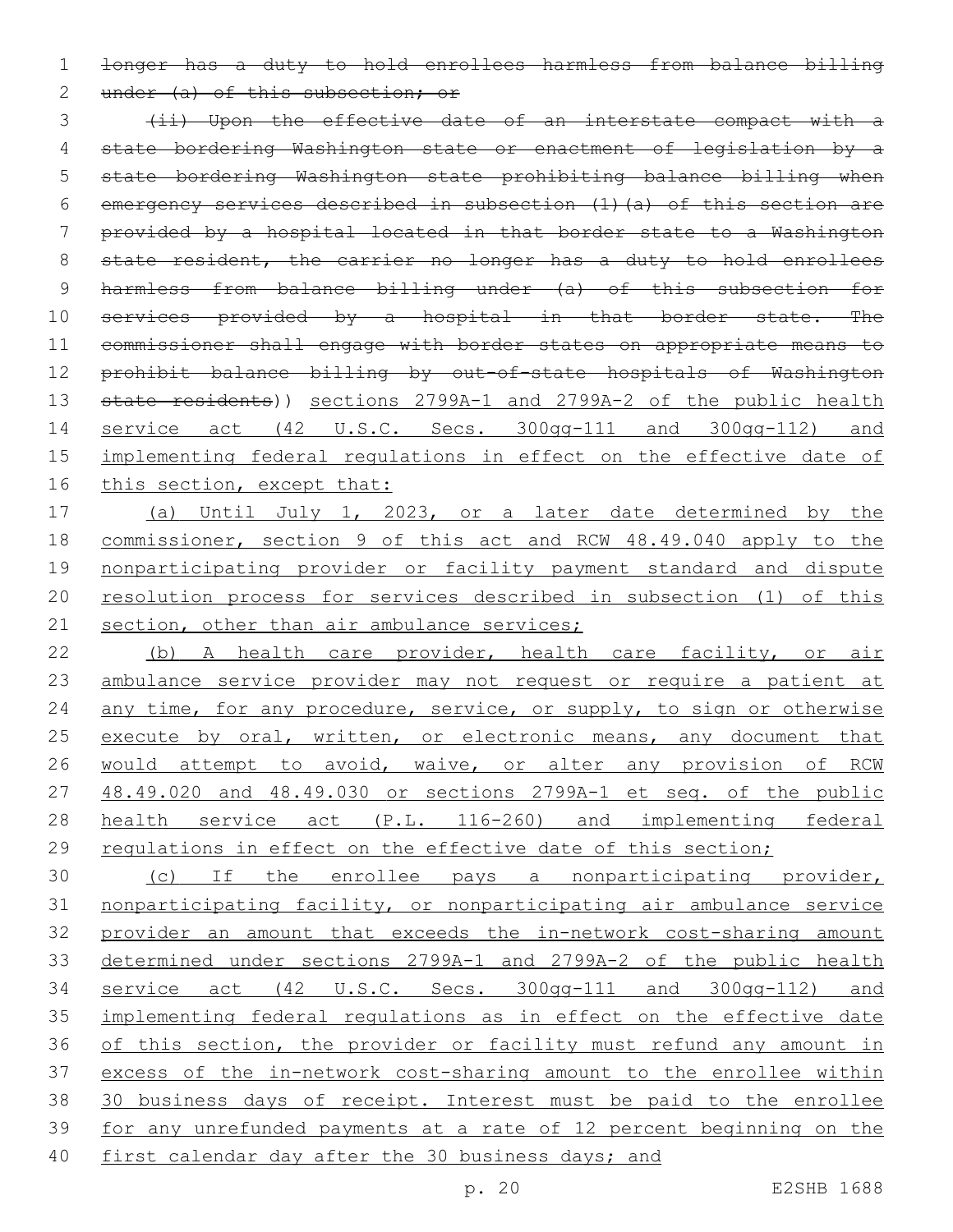(d) Carriers must make available through electronic and other methods of communication generally used by a provider to verify enrollee eligibility and benefits information regarding whether an enrollee's health plan is subject to the requirements of this chapter or section 2799A-1 et seq. of the public health service act (42 U.S.C. Sec. 300gg-111 et seq.) and implementing federal regulations in effect on the effective date of this section.

 (3) A behavioral health emergency services provider may not balance bill an enrollee for emergency services provided to an enrollee.

 (4) Payment for emergency services provided by behavioral health emergency services providers under subsection (3) of this section is 13 subject to RCW 48.49.030, section 9 of this act, and RCW 48.49.040.

14 (( $(4)$ )) (5) This section applies to health care providers ( $(e^E)$ ), 15 facilities, or behavioral health emergency services providers providing services to members of entities administering a self-funded group health plan and its plan members only if the entity has elected 18 to participate in this section and RCW 48.49.030, section 9 of this act, and RCW 48.49.040 as provided in RCW 48.49.130.

 **Sec. 8.** RCW 48.49.030 and 2019 c 427 s 7 are each amended to 21 read as follows:

22 (1) If an enrollee receives emergency ((or nonemergency health 23 eare)) services from a behavioral health emergency services provider under the circumstances described in RCW 48.49.020(3):

 (a) The enrollee satisfies his or her obligation to pay for the health care services if he or she pays the in-network cost-sharing amount specified in the enrollee's or applicable group's health plan contract. The enrollee's obligation must be determined using the ((carrier's median in-network contracted rate for the same or similar service in the same or similar geographical area)) methodology for calculating the qualifying payment amount as described in 45 C.F.R. Sec. 149.140 as in effect on the effective date of this section. The carrier must provide an explanation of benefits to the enrollee and 34 the ((out-of-network)) nonparticipating provider that reflects the cost-sharing amount determined under this subsection.

36 (b) The carrier, ((out-of-network provider, or out-of-network facility)) nonparticipating behavioral health emergency services 38 provider, and an agent, trustee, or assignee of the carrier( $(-$  out-39 of-network provider,)) or ((out-of-network facility))

p. 21 E2SHB 1688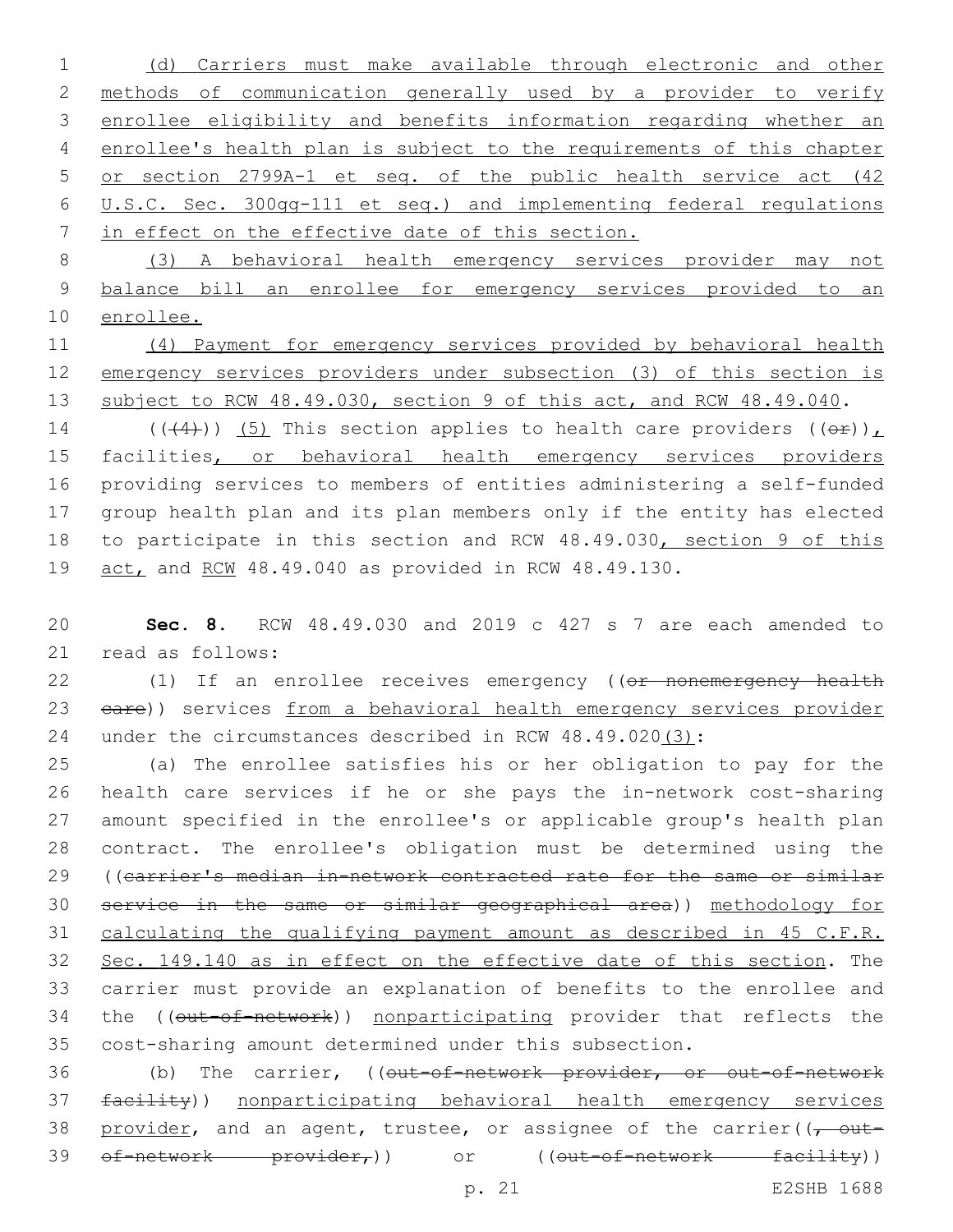nonparticipating behavioral health emergency services provider must ensure that the enrollee incurs no greater cost than the amount 3 determined under (a) of this subsection.

4 (c) The ((out-of-network provider or out-of-network facility,)) nonparticipating behavioral health emergency services provider and an 6 agent, trustee, or assignee of the ((out-of-network provider or out- of-network facility)) nonparticipating behavioral health emergency services provider may not balance bill or otherwise attempt to collect from the enrollee any amount greater than the amount determined under (a) of this subsection. This does not impact the behavioral health emergency services provider's ability to collect a past due balance for that cost-sharing amount with interest.

 (d) The carrier must treat any cost-sharing amounts determined 14 under (a) of this subsection paid by the enrollee for ((an out-of-15 network provider or facility's)) a nonparticipating behavioral health emergency services provider's services in the same manner as cost-17 sharing for health care services provided by an in-network ((provider 18 or facility)) behavioral health emergency services provider and must apply any cost-sharing amounts paid by the enrollee for such services toward the enrollee's maximum out-of-pocket payment obligation.

21 (e) If the enrollee pays the ((out-of-network provider or out-of- network facility)) nonparticipating behavioral health emergency services provider an amount that exceeds the in-network cost-sharing 24 amount determined under (a) of this subsection, the ((provider or 25 facility)) behavioral health emergency services provider must refund any amount in excess of the in-network cost-sharing amount to the enrollee within thirty business days of receipt. Interest must be paid to the enrollee for any unrefunded payments at a rate of twelve percent beginning on the first calendar day after the thirty business 30 days.

 (2) ((The allowed amount paid to an out-of-network provider for health care services described under RCW 48.49.020 shall be a commercially reasonable amount, based on payments for the same or similar services provided in a similar geographic area. Within thirty calendar days of receipt of a claim from an out-of-network provider 36 or facility, the carrier shall offer to pay the provider or facility a commercially reasonable amount. If the out-of-network provider or facility wants to dispute the carrier's payment, the provider or facility must notify the carrier no later than thirty calendar days 40 after receipt of payment or payment notification from the carrier. If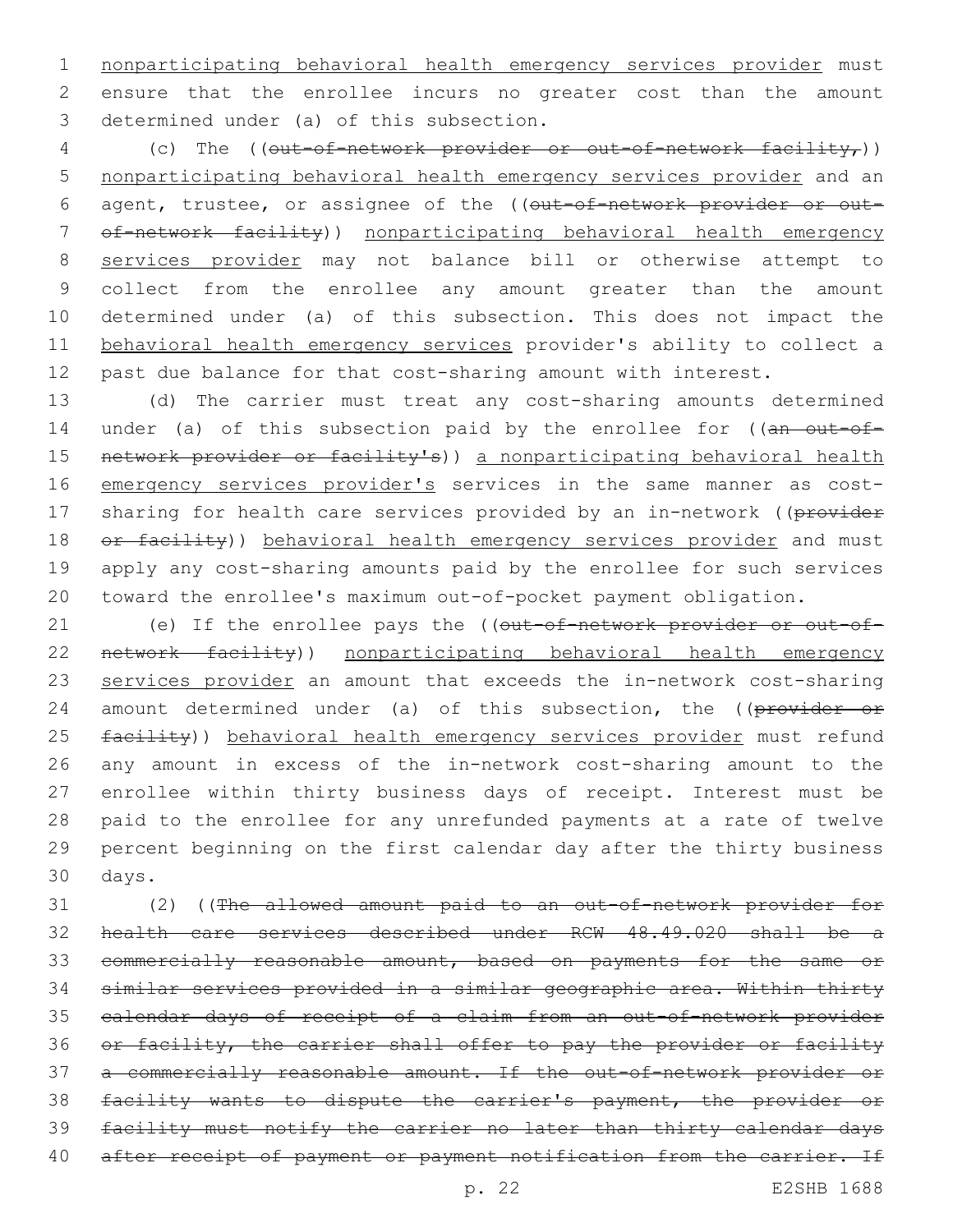the out-of-network provider or facility disputes the carrier's initial offer, the carrier and provider or facility have thirty 3 calendar days from the initial offer to negotiate in good faith. If 4 the carrier and the out-of-network provider or facility do not agree to a commercially reasonable payment amount within thirty calendar days, and the carrier, out-of-network provider or out-of-network facility chooses to pursue further action to resolve the dispute, the 8 dispute shall be resolved through arbitration, as provided in RCW  $48.49.040$ .

 (3) The carrier must make payments for health care services described in RCW 48.49.020 provided by out-of-network providers or 12 facilities directly to the provider or facility, rather than the enrollee.

 (4) Carriers must make available through electronic and other methods of communication generally used by a provider to verify enrollee eligibility and benefits information regarding whether an 17 enrollee's health plan is subject to the requirements of chapter 427, Laws of 2019.

 (5) A health care provider, hospital, or ambulatory surgical 20 facility may not require a patient at any time, for any procedure, 21 service, or supply, to sign or execute by electronic means, any 22 document that would attempt to avoid, waive, or alter any provision 23 of this section.

  $(6)$ )) This section shall only apply to health care providers  $(40)$ , facilities, or behavioral health emergency services providers providing services to members of entities administering a self-funded group health plan and its plan members if the entity has elected to 28 participate in this section and RCW 48.49.020 ((through)), section 9 29 of this act, and RCW 48.49.040 as provided in RCW 48.49.130.

 NEW SECTION. **Sec. 9.** A new section is added to chapter 48.49 31 RCW to read as follows:

 (1)(a) Until July 1, 2023, or a later date determined by the commissioner under RCW 48.49.040, the allowed amount paid to a nonparticipating provider for health care services described under RCW 48.49.020(1) other than air ambulance services shall be a commercially reasonable amount, based on payments for the same or similar services provided in a similar geographic area. Within 30 calendar days of receipt of a claim from a nonparticipating provider or facility, the carrier shall offer to pay the provider or facility

p. 23 E2SHB 1688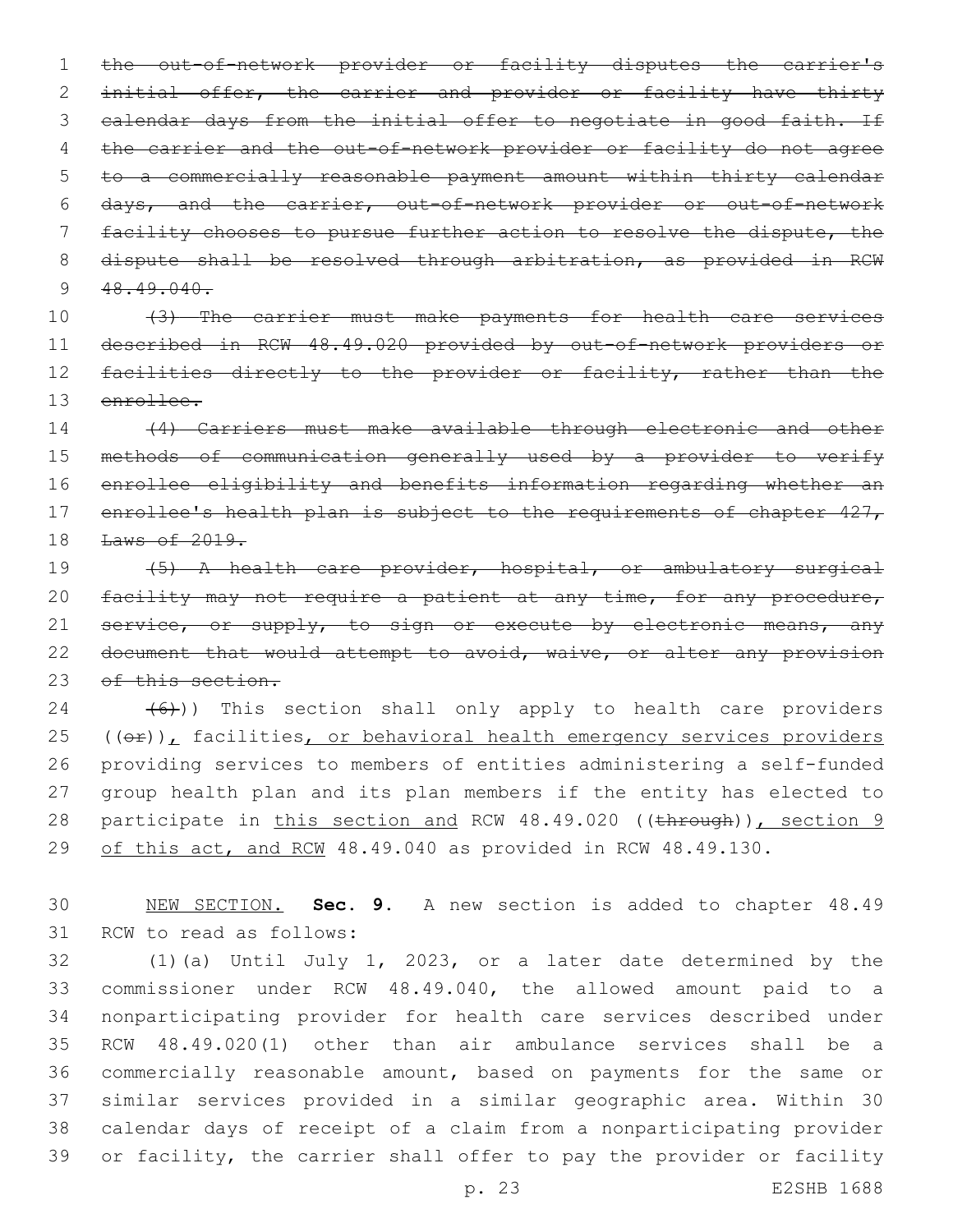a commercially reasonable amount. If the nonparticipating provider or facility wants to dispute the carrier's payment, the provider or facility must notify the carrier no later than 30 calendar days after receipt of payment or payment notification from the carrier. If the nonparticipating provider or facility disputes the carrier's initial offer, the carrier and provider or facility have 30 calendar days from the initial offer to negotiate in good faith. If the carrier and the nonparticipating provider or facility do not agree to a commercially reasonable payment amount within 30 calendar days, and the carrier or nonparticipating provider or facility chooses to pursue further action to resolve the dispute, the dispute shall be 12 resolved as provided in RCW 48.49.040.

 (b) The carrier must make payments for health care services described in RCW 48.49.020(1) provided by nonparticipating providers or facilities directly to the provider or facility, rather than the 16 enrollee.

 (2)(a) The allowed amount paid to a nonparticipating behavioral health emergency services provider for behavioral health emergency services shall be a commercially reasonable amount, based on payments for the same or similar services provided in a similar geographic area. Within 30 calendar days of receipt of a claim from a nonparticipating behavioral health emergency services provider, the carrier shall offer to pay the behavioral health emergency services provider a commercially reasonable amount. If the nonparticipating behavioral health emergency services provider wants to dispute the carrier's payment, the behavioral health emergency services provider must notify the carrier no later than 30 calendar days after receipt of payment or payment notification from the carrier. If the nonparticipating behavioral health emergency services provider disputes the carrier's initial offer, the carrier and behavioral health emergency services provider have 30 calendar days from the initial offer to negotiate in good faith. If the carrier and the nonparticipating behavioral health emergency services provider do not agree to a commercially reasonable payment amount within 30 calendar days, and the carrier or nonparticipating behavioral health emergency services provider chooses to pursue further action to resolve the dispute, the dispute shall be resolved as provided in RCW 48.49.040.

 (b) The carrier must make payments for behavioral health emergency services provided by nonparticipating behavioral health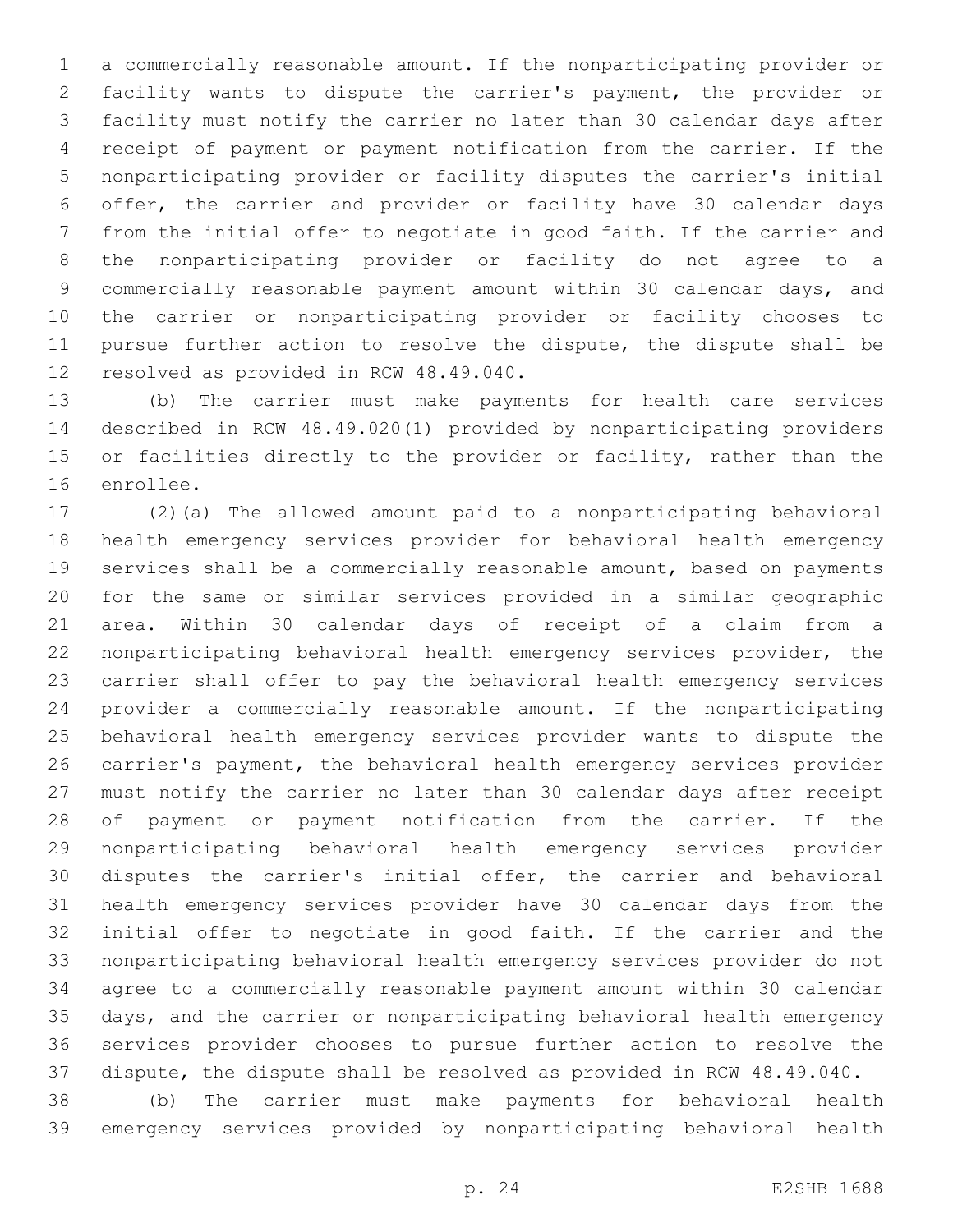emergency services providers directly to the provider, rather than 2 the enrollee.

 (3) This section shall only apply to health care providers, facilities, or behavioral health emergency services providers providing services to members of entities administering a self-funded group health plan and its plan members if the entity has elected to participate in RCW 48.49.020, 48.49.030, and 48.49.040, and this 8 section as provided in RCW 48.49.130.

 NEW SECTION. **Sec. 10.** A new section is added to chapter 48.49 10 RCW to read as follows:

 (1) Carriers must make available through electronic and other methods of communication generally used by a provider or facility to verify enrollee eligibility and benefits information regarding whether an enrollee's health plan is subject to the requirements of this chapter or section 2799A-1 et seq. of the public health service act (42 U.S.C. Sec. 300gg-111 et seq.) and implementing federal regulations in effect on the effective date of this section.

 (2) A health care provider, health care facility, behavioral health emergency services provider, or air ambulance service provider may not request or require a patient at any time, for any procedure, service, or supply, to sign or otherwise execute by oral, written, or electronic means, any document that would attempt to avoid, waive, or alter any provision of RCW 48.49.020 and 48.49.030 or sections 2799A-1 et seq. of the public health service act (P.L. 116-260) and implementing federal regulations in effect on the effective date of 26 this section.

 (3) This section shall only apply to health care providers, facilities, or behavioral health emergency services providers providing services to members of entities administering a self-funded group health plan and its plan members if the entity has elected to participate in RCW 48.49.020, 48.49.030, section 9 of this act, and 32 RCW 48.49.040 as provided in RCW 48.49.130.

 **Sec. 11.** RCW 48.49.040 and 2019 c 427 s 8 are each amended to 34 read as follows:

 (1) Effective July 1, 2023, or a later date determined by the commissioner, services described in RCW 48.49.020(1) other than air ambulance services are subject to the independent dispute resolution process established in sections 2799A-1 and 2799A-2 of the public

p. 25 E2SHB 1688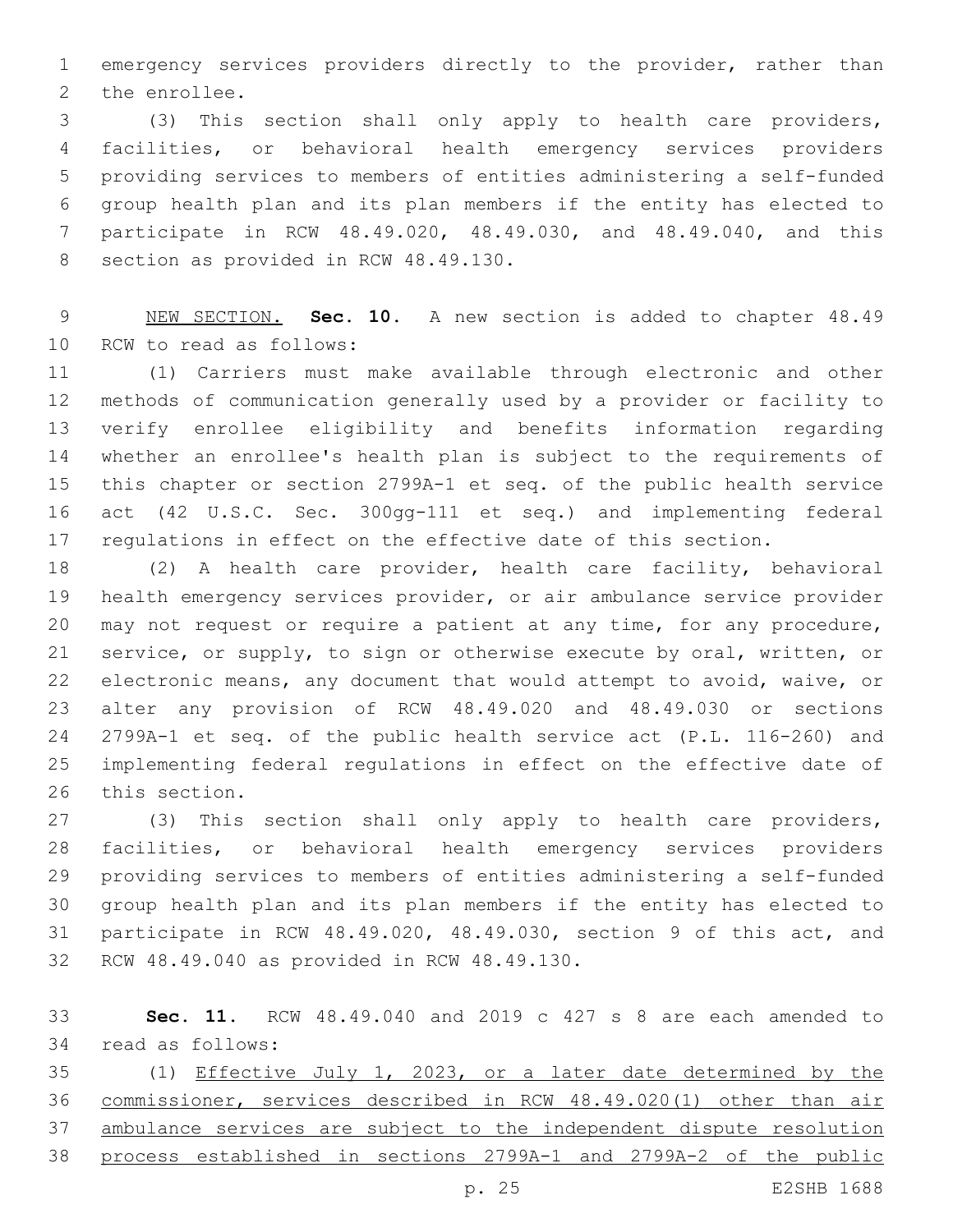health service act (42 U.S.C. Secs. 300gg-111 and 300gg-112) and implementing federal regulations in effect on July 1, 2023, or a 3 later date determined by the commissioner. Until July 1, 2023, or a 4 later date determined by the commissioner, the arbitration process in this section governs the dispute resolution process for those services.

 (2) Effective July 1, 2023, or a later date determined by the commissioner, services described in RCW 48.49.020(3) are subject to the independent dispute resolution process established in section 2799A-1 and 2799A-2 of the public health service act (42 U.S.C. Secs. 300gg-111 and 300gg-112) and implementing federal regulations in effect on July 1, 2023, or a later date determined by the commissioner. Until July 1, 2023, or a later date determined by the commissioner or if the federal independent dispute resolution process is not available to the state for resolution of these disputes, the arbitration process in this section governs the dispute resolution process for those services.

 (3)(a) Notwithstanding RCW 48.43.055 and 48.18.200, if good faith negotiation, as described in RCW 48.49.030, does not result in 20 resolution of the dispute, and the carrier( $\sqrt{t}$  out-of-network 21 provider)) or ((out-of-network facility)) nonparticipating provider, facility, or behavioral health emergency services provider chooses to 23 pursue further action to resolve the dispute, the carrier( $\sqrt{\frac{1}{\sqrt{1-\frac{1}{n}}}$ 24 network provider,)) or ((out-of-network facility)) nonparticipating 25 provider, facility, or behavioral health emergency services provider shall initiate arbitration to determine a commercially reasonable 27 payment amount. To initiate arbitration, the carrier( $\frac{1}{(r - \text{provider}_r)}$ ) 28 or ((facility)) nonparticipating provider, facility, or behavioral health emergency services provider must provide written notification to the commissioner and the noninitiating party no later than ten calendar days following completion of the period of good faith negotiation under RCW 48.49.030. The notification to the noninitiating party must state the initiating party's final offer. No later than thirty calendar days following receipt of the notification, the noninitiating party must provide its final offer to the initiating party. The parties may reach an agreement on reimbursement during this time and before the arbitration proceeding. (b) Notwithstanding (a) of this subsection (3), where a dispute

 resolution matter initiated under sections 2799A-1 and 2799A-2 of the public health service act (42 U.S.C. Secs. 300gg-111 and 300gg-112)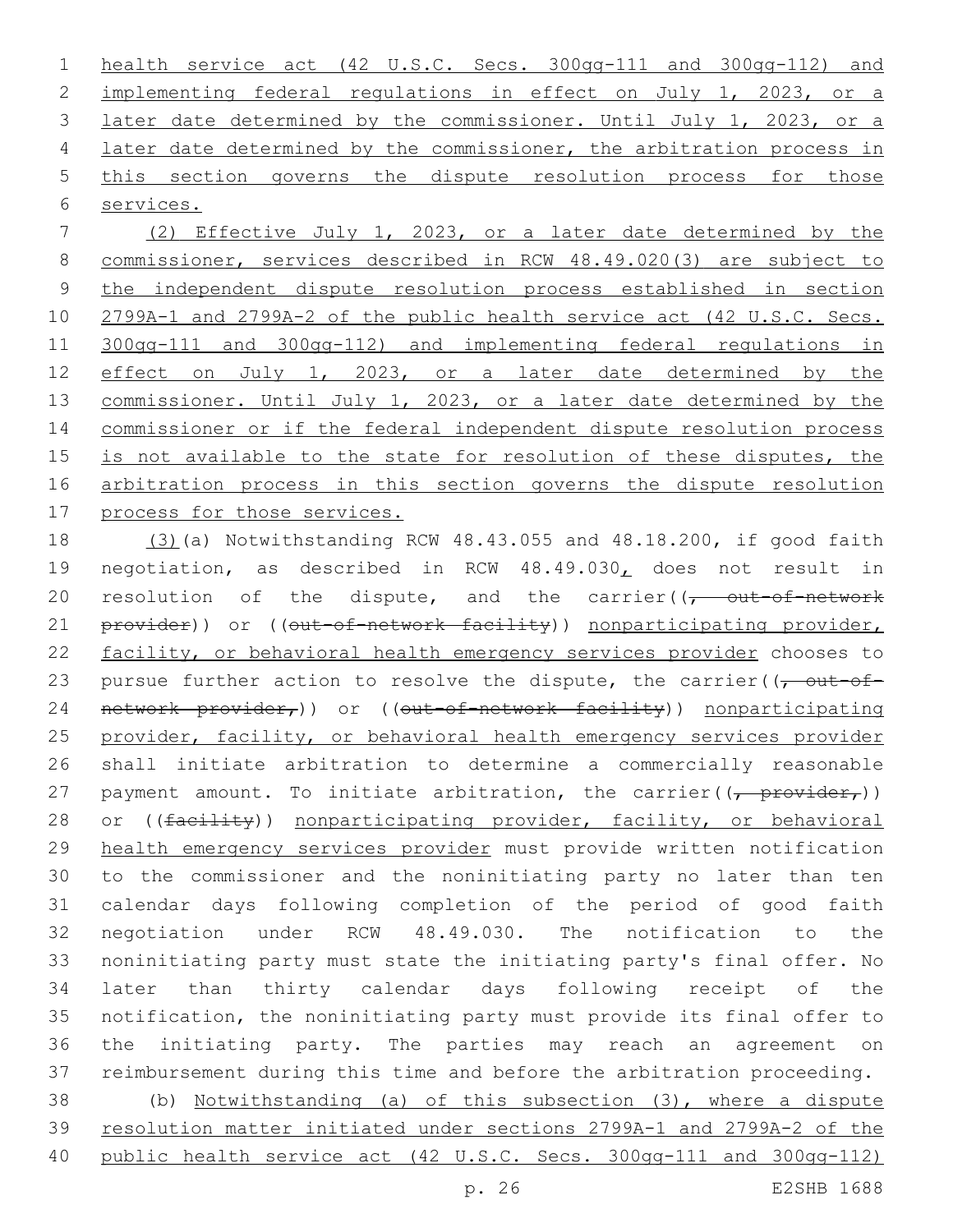1 and implementing federal regulations in effect on the effective date 2 of this section, results in a determination by a certified 3 independent dispute resolution entity that such process does not 4 apply to the dispute or to portions thereof, a carrier, provider, 5 facility, or behavioral health emergency services provider may 6 initiate arbitration described in this section for such dispute:

 (i) Without completing good faith negotiation under section 9 of this act if the open negotiation period required under sections 2799A-1 and 2799A-2 of the public health service act (42 U.S.C. Secs. 300gg-111 and 300gg-112) and implementing federal regulations in 11 effect on the effective date of this section, has been completed; and (ii) By providing written notification to the commissioner and

13 the noninitiating party no later than 10 calendar days following the 14 date notice is received by the parties from the certified independent 15 dispute resolution entity that the federal independent dispute 16 resolution process is not applicable to the dispute.

17 (4) Multiple claims may be addressed in a single arbitration 18 proceeding if the claims at issue:

19  $((\text{(+i)})$  (a) Involve identical carrier and provider (( $\Theta$ f) 20 facility)), provider group, facility, or behavioral health emergency 21 services provider parties;

22 (((ii))) (b) Involve claims with the same ((or related current 23 procedural terminology codes relevant to a particular procedure)) 24 procedural code, or a comparable code under a different procedural 25 code system; and

26 ( $(\overrightarrow{1}i)$ ) (c) Occur within ((a)) the same 30 business day period 27 ((of two months of one another)).

 $((+2+))$  (5) Within seven calendar days of receipt of notification from the initiating party, the commissioner must provide the parties with a list of approved arbitrators or entities that provide arbitration. The arbitrators on the list must be trained by the American arbitration association or the American health lawyers 33 association and ((should)) must have experience in matters related to medical or health care services. The parties may agree on an arbitrator from the list provided by the commissioner. If the parties do not agree on an arbitrator, they must notify the commissioner who must provide them with the names of five arbitrators from the list. Each party may veto two of the five named arbitrators. If one arbitrator remains, that person is the chosen arbitrator. If more than one arbitrator remains, the commissioner must choose the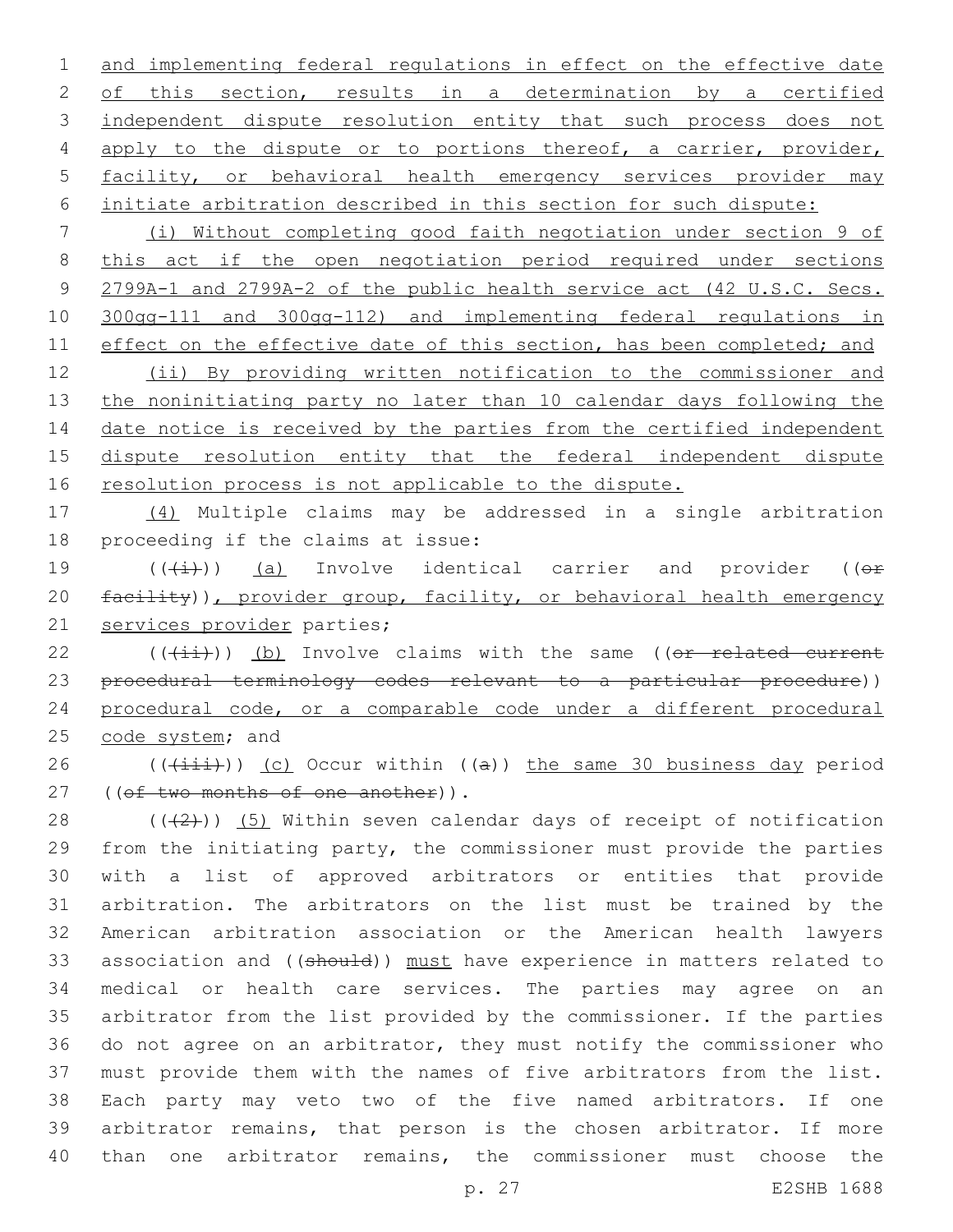arbitrator from the remaining arbitrators. The parties and the commissioner must complete this selection process within twenty calendar days of receipt of the original list from the commissioner.

4 (((43)(a))) (6) Each party must make written submissions to the arbitrator in support of its position no later than thirty calendar days after the final selection of the arbitrator. ((The initiating)) 7 Each party must include in  $((i$ ts)) their written submission the evidence and methodology for asserting that the amount proposed to be paid is or is not commercially reasonable. A party that fails to make timely written submissions under this section without good cause shown shall be considered to be in default and the arbitrator shall require the party in default to pay the final offer amount submitted by the party not in default and may require the party in default to pay expenses incurred to date in the course of arbitration, including the arbitrator's expenses and fees and the reasonable attorneys' fees 16 of the party not in default.

 (7) If the parties agree on an out-of-network rate for the services at issue after providing the arbitration initiation notice 19 to the commissioner but before the arbitrator has made their decision, the amount agreed to by the parties for the service will be treated as the out-of-network rate for the service. The initiating party must send a notification to the commissioner and to the 23 arbitrator, as soon as possible, but no later than three business 24 days after the date of the agreement. The notification must include 25 the out-of-network rate for the service and signatures from authorized signatories for both parties.

27 (8)(a) No later than thirty calendar days after the receipt of the parties' written submissions, the arbitrator must: Issue a written decision requiring payment of the final offer amount of either the initiating party or the noninitiating party; notify the parties of its decision; and provide the decision and the information described in RCW 48.49.050 regarding the decision to the commissioner. The arbitrator's decision must include an explanation of the elements of the parties' submissions the arbitrator relied upon to make their decision and why those elements were relevant to their decision.

 (b) In reviewing the submissions of the parties and making a decision related to whether payment should be made at the final offer amount of the initiating party or the noninitiating party, the 40 arbitrator must consider the following factors: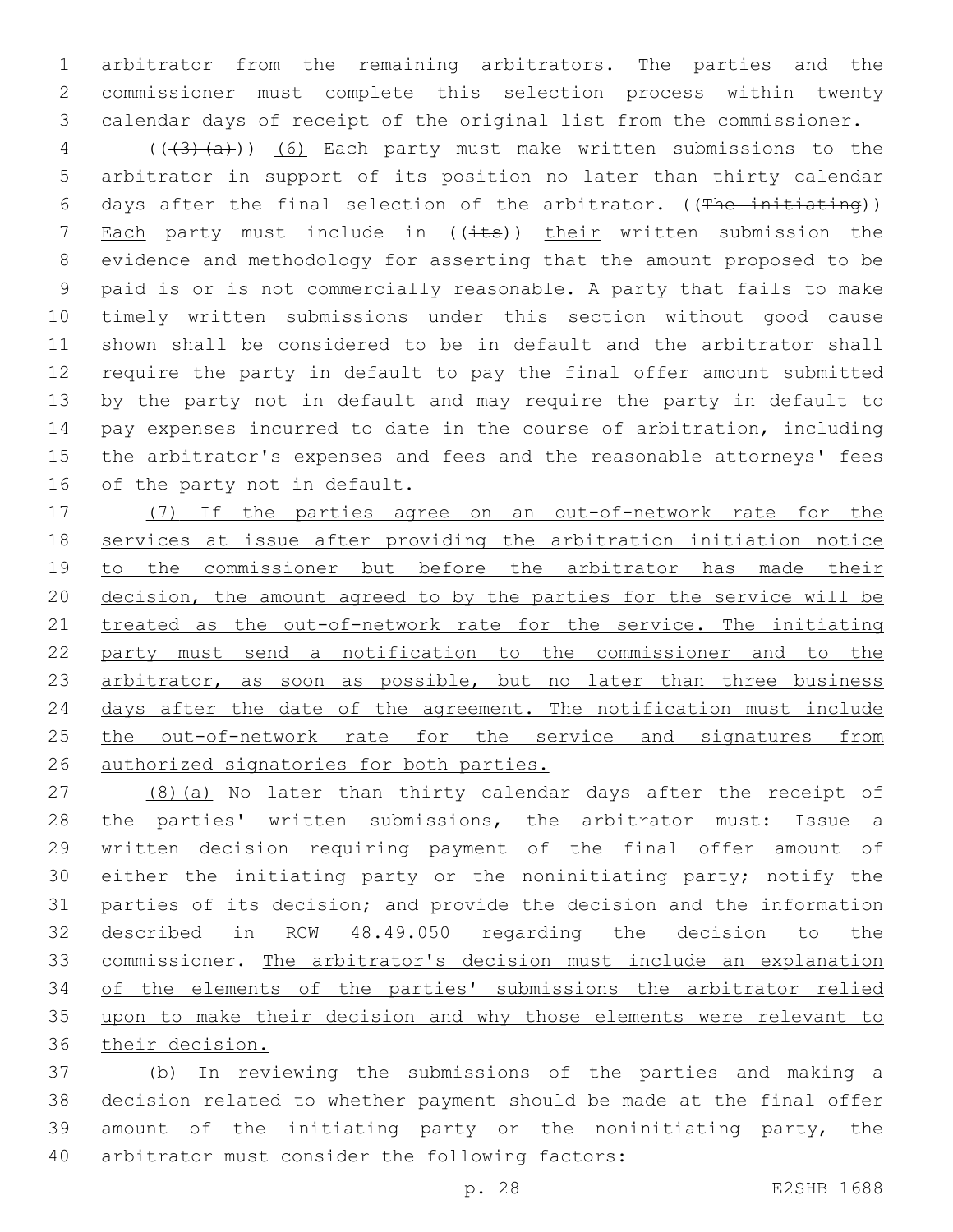(i) The evidence and methodology submitted by the parties to assert that their final offer amount is reasonable; and

 (ii) Patient characteristics and the circumstances and complexity of the case, including time and place of service and whether the service was delivered at a level I or level II trauma center or a rural facility, that are not already reflected in the provider's 7 billing code for the service.

 (c) The arbitrator may not require extrinsic evidence of authenticity for admitting data from the Washington state all-payer claims database data set developed under RCW 43.371.100 into 11 evidence.

 (d) The arbitrator may also consider other information that a party believes is relevant to the factors included in (b) of this subsection or other factors the arbitrator requests and information 15 provided by the parties that is relevant to such request, including the Washington state all-payer claims database data set developed 17 under RCW 43.371.100.

18 (((4))) (9) Expenses incurred in the course of arbitration, including the arbitrator's expenses and fees, but not including attorneys' fees, must be divided equally among the parties to the arbitration. The commissioner may establish allowable arbitrator fee ranges or an arbitrator fee schedule by rule. Arbitrator fees must be paid to the arbitrator by a party within 30 calendar days following 24 receipt of the arbitrator's decision by the party. The enrollee is not liable for any of the costs of the arbitration and may not be required to participate in the arbitration proceeding as a witness or 27 otherwise.

 $((+5+))$   $(10)$  Within  $((+6+))$   $10$  business days of a party notifying the commissioner and the noninitiating party of intent to initiate arbitration, both parties shall agree to and execute a nondisclosure agreement. The nondisclosure agreement must not preclude the arbitrator from submitting the arbitrator's decision to the 33 commissioner under subsection  $((+3))$   $(6)$  of this section or impede the commissioner's duty to prepare the annual report under RCW 48.49.050.35

36  $((+6))$  (11) The decision of the arbitrator is final and binding on the parties to the arbitration and is not subject to judicial review.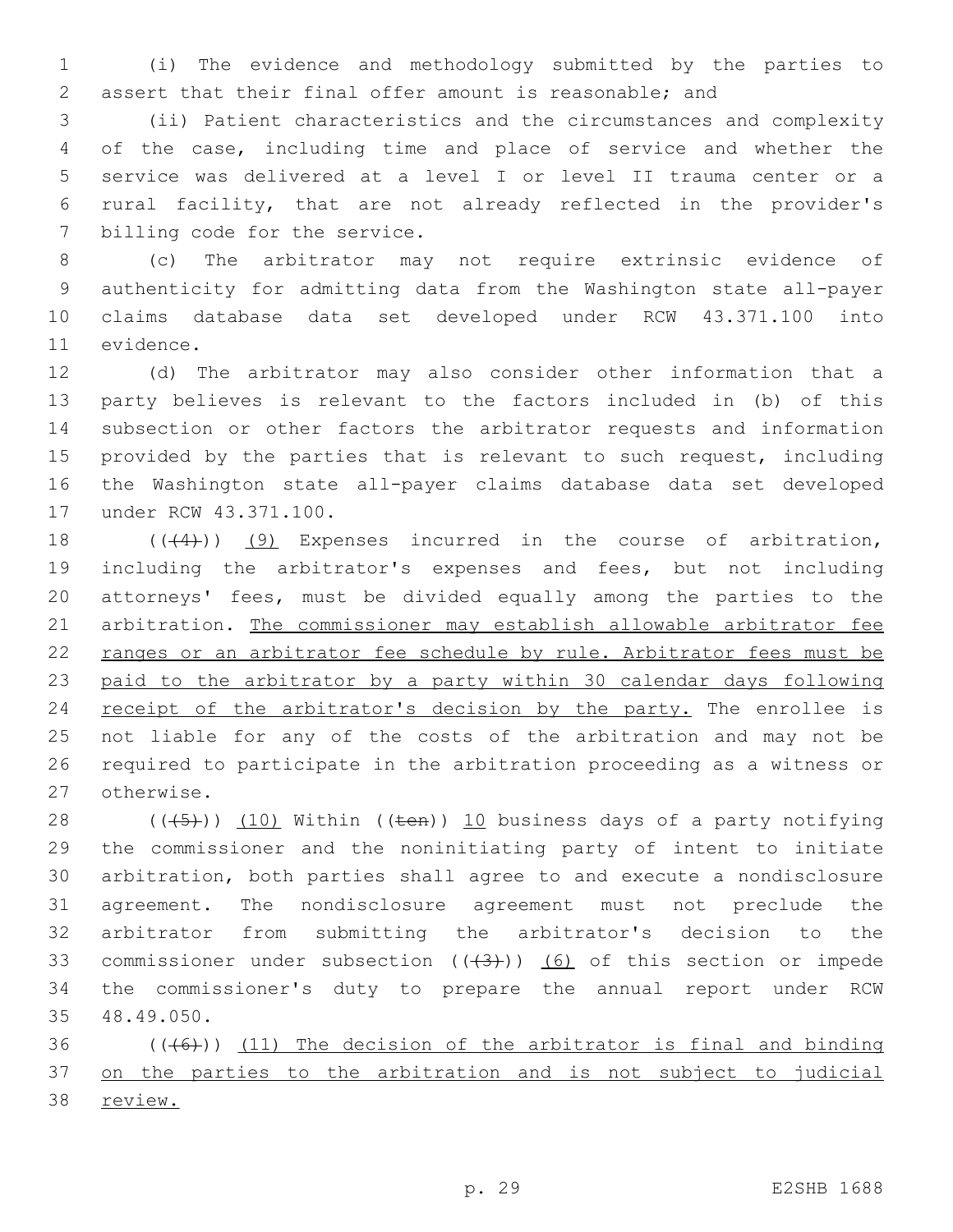(12) Chapter 7.04A RCW applies to arbitrations conducted under this section, but in the event of a conflict between this section and 3 chapter 7.04A RCW, this section governs.

 (((7))) (13) Services for which dispute resolution is approved under RCW 48.49.150(2) (as recodified by this act) are subject to the arbitration process described in this section, and not to the independent dispute resolution process established in sections 2799A-1 and 2799A-2 of the public health service act (42 U.S.C. Secs. 300gg-111 and 300gg-112) and implementing federal regulations in 10 effect on the effective date of this section.

11 (14) Air ambulance services are subject to the independent dispute resolution process established in sections 2799A-1 and 2799A-2 of the public health service act (42 U.S.C. Secs. 300gg-111 and 300gg-112) and implementing federal regulations in effect on the 15 effective date of this section.

 $(15)$  This section applies to health care providers  $((\theta \cdot \hat{r}))$  facilities, or behavioral health emergency services providers providing services to members of entities administering a self-funded group health plan and its plan members only if the entity has elected to participate in RCW 48.49.020 and 48.49.030, section 9 of this act, 21 and this section as provided in RCW 48.49.130.

22  $((\langle 8\rangle))$  (16) An entity administering a self-funded group health plan that has elected to participate in this section pursuant to RCW 48.49.130 shall comply with the provisions of this section.

 **Sec. 12.** RCW 48.49.050 and 2019 c 427 s 9 are each amended to 26 read as follows:

 (1) The commissioner must prepare an annual report summarizing the dispute resolution information provided by arbitrators under RCW 48.49.040. The report must include summary information related to the matters decided through arbitration, as well as the following information for each dispute resolved through arbitration: The name 32 of the carrier; the name of the health care provider; the health care provider's employer or the business entity in which the provider has an ownership interest; the health care facility where the services were provided; and the type of health care services at issue.

 (2) The commissioner must post the report on the office of the insurance commissioner's website and submit the report in compliance with RCW 43.01.036 to the appropriate committees of the legislature, 39 annually by July 1st.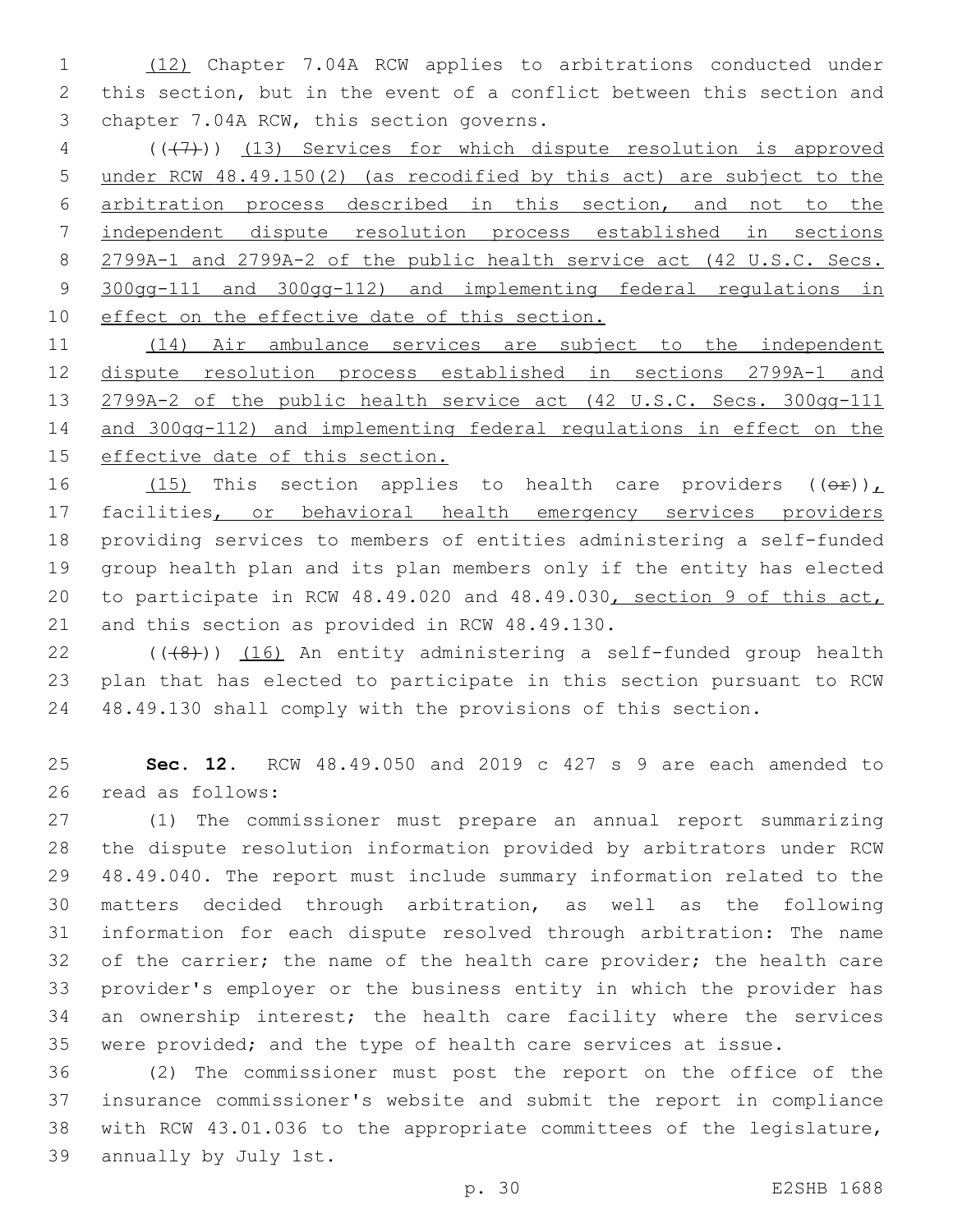1 (3) This section expires January 1, ((2024)) 2023.

2 **Sec. 13.** RCW 48.49.060 and 2019 c 427 s 10 are each amended to 3 read as follows:

 (1) The commissioner, in consultation with health carriers, health care providers, health care facilities, and consumers, must develop standard template language for a notice of consumer rights 7 notifying consumers ((that:

 (a) The prohibition against balance billing in this chapter is 9 applicable to health plans issued by carriers in Washington state and self-funded group health plans that elect to participate in RCW 48.49.020 through 48.49.040 as provided in RCW 48.49.130;

12 (b) They cannot be balance billed for the health care services 13 described in RCW 48.49.020 and will receive the protections provided 14 by RCW 48.49.030; and

15 (c) They may be balance billed for health care services under 16 eircumstances other than those described in RCW 48.49.020 or if they 17 are enrolled in a health plan to which chapter 427, Laws of 2019 does 18 not apply, and steps they can take if they are balance billed)) of 19 their rights under this chapter, and sections 2799A-1 and 2799A-2 of 20 the public health service act (42 U.S.C. Secs. 300gg-111 and 21 300gg-112) and implementing federal regulations in effect on the 22 effective date of this section.

 (2) The standard template language must include contact information for the office of the insurance commissioner so that consumers may contact the office of the insurance commissioner if they believe they have received a balance bill in violation of this 27 chapter.

 (3) The office of the insurance commissioner shall determine by rule when and in what format health carriers, health care providers, and health care facilities must provide consumers with the notice 31 developed under this section.

32 **Sec. 14.** RCW 48.49.070 and 2019 c 427 s 11 are each amended to 33 read as follows:

34 (1)(a) A hospital  $((\theta \cdot \hat{r}))_L$  ambulatory surgical facility, or 35 behavioral health emergency services provider must post the following 36 information on its website, if one is available:

37 (i) The listing of the carrier health plan provider networks with 38 which the hospital  $((\theta \hat{r}))_L$  ambulatory surgical facility, or

p. 31 E2SHB 1688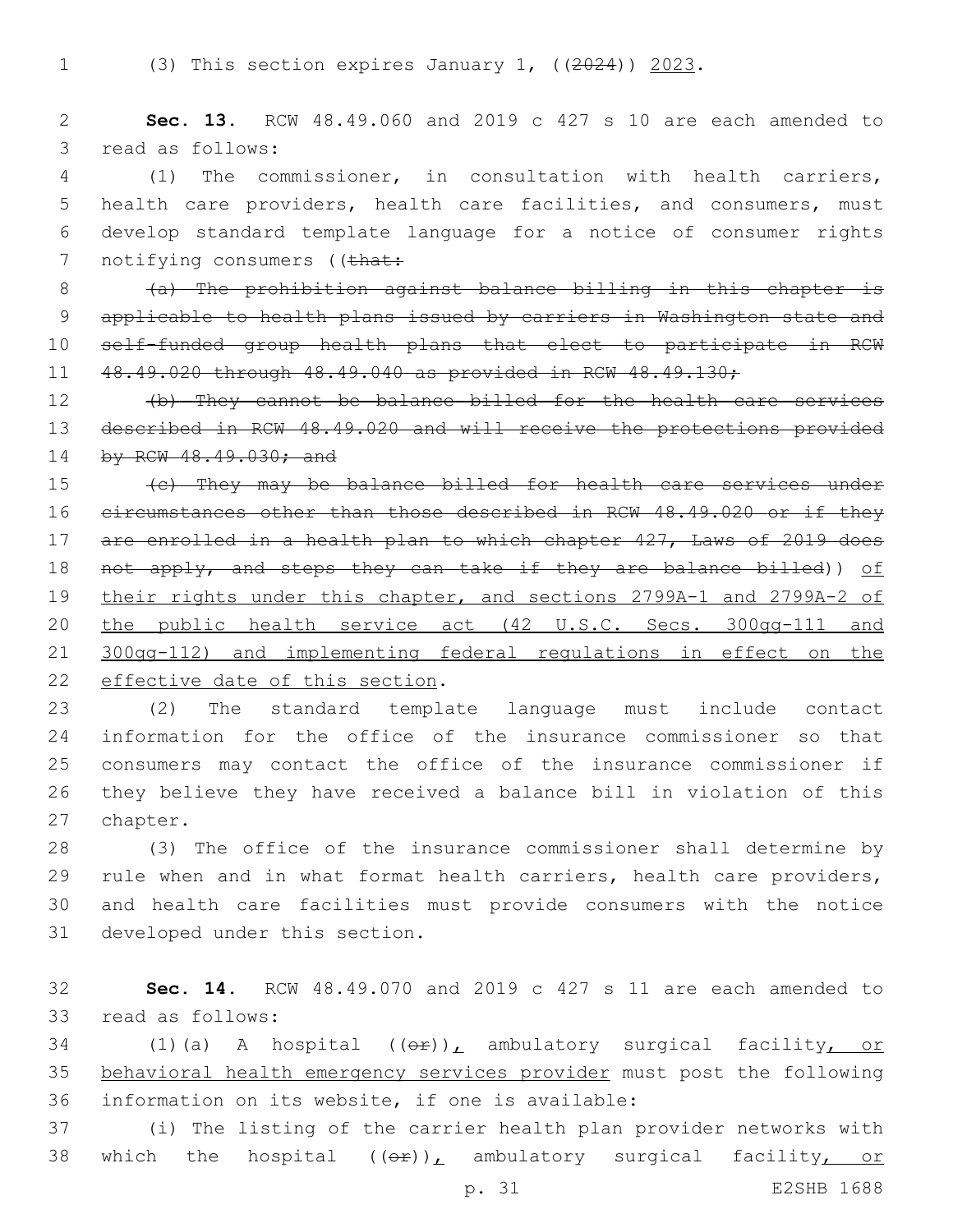behavioral health emergency services provider is an in-network provider, based upon the information provided by the carrier pursuant 3 to RCW 48.43.730(7); and

(ii) The notice of consumer rights developed under RCW 48.49.060.

5 (b) If the hospital  $(\Theta \hat{r})_L$  ambulatory surgical facility, or behavioral health emergency services provider does not maintain a website, this information must be provided to consumers upon an oral 8 or written request.

 (2) Posting or otherwise providing the information required in 10 this section does not relieve a hospital  $((\theta \hat{r}))_L$  ambulatory surgical 11 facility, or behavioral health emergency services provider of its obligation to comply with the provisions of this chapter.

 (3) Not less than thirty days prior to executing a contract with a carrier, a hospital or ambulatory surgical facility must provide the carrier with a list of the nonemployed providers or provider 16 groups contracted to provide ((surgical or ancillary)) emergency 17 medicine, anesthesiology, pathology, radiology, neonatology, surgery, hospitalist, intensivist and diagnostic services, including radiology 19 and laboratory services at the hospital or ambulatory surgical facility. The hospital or ambulatory surgical facility must notify the carrier within thirty days of a removal from or addition to the nonemployed provider list. A hospital or ambulatory surgical facility also must provide an updated list of these providers within fourteen calendar days of a request for an updated list by a carrier.

 **Sec. 15.** RCW 48.49.090 and 2019 c 427 s 13 are each amended to 26 read as follows:

 (1) A carrier must update its website and provider directory no later than thirty days after the addition or termination of a 29 facility or provider.

30 (2) A carrier must provide an enrollee with:

 (a) A clear description of the health plan's out-of-network health benefits; ((and))

(b) The notice of consumer rights developed under RCW 48.49.060;

 (c) Notification that if the enrollee receives services from an 35 out-of-network provider  $((e f)_L)$  facility, or behavioral health 36 emergency services provider, under circumstances other than those described in RCW 48.49.020, the enrollee will have the financial responsibility applicable to services provided outside the health plan's network in excess of applicable cost-sharing amounts and that

p. 32 E2SHB 1688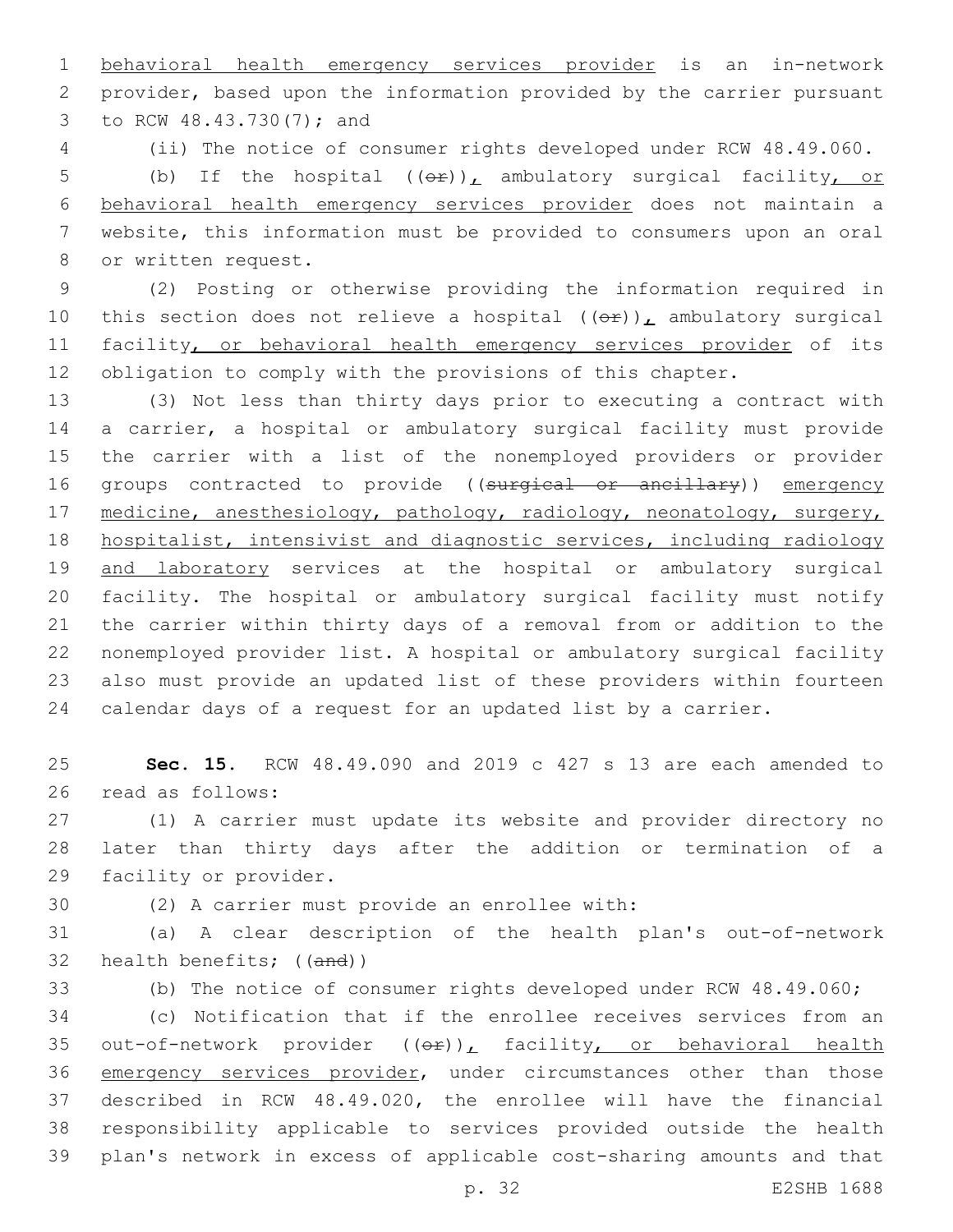1 the enrollee may be responsible for any costs in excess of those 2 allowed by the health plan;

3 (d) Information on how to use the carrier's member transparency 4 tools under RCW 48.43.007;

5 (e) Upon request, information regarding whether a health care 6 provider is in-network or out-of-network, and whether there are in-7 network providers available to provide ((surgical or ancillary)) 8 emergency medicine, anesthesiology, pathology, radiology, 9 neonatology, surgery, hospitalist, intensivist and diagnostic 10 services, including radiology and laboratory services at specified 11 in-network hospitals or ambulatory surgical facilities; and

12 (f) Upon request, an estimated range of the out-of-pocket costs 13 for an out-of-network benefit.

14 **Sec. 16.** RCW 48.49.100 and 2019 c 427 s 14 are each amended to 15 read as follows:

16 (1) If the commissioner has cause to believe that any health care 17 provider, hospital, (( $\Theta$ ) ambulatory surgical facility, or 18 behavioral health emergency services provider, has engaged in a 19 pattern of unresolved violations of RCW 48.49.020 or 48.49.030, the 20 commissioner may submit information to the department of health or 21 the appropriate disciplining authority for action. Prior to 22 submitting information to the department of health or the appropriate 23 disciplining authority, the commissioner may provide the health care 24 provider, hospital, (( $\Theta$ ) ambulatory surgical facility, or 25 behavioral health emergency services provider, with an opportunity to 26 cure the alleged violations or explain why the actions in question 27 did not violate RCW 48.49.020 or 48.49.030.

28 (2) If any health care provider, hospital,  $((\theta \hat{r}))$  ambulatory surgical facility, or behavioral health emergency services provider, has engaged in a pattern of unresolved violations of RCW 48.49.020 or 48.49.030, the department of health or the appropriate disciplining authority may levy a fine or cost recovery upon the health care 33 provider, hospital, (( $\Theta$ )) ambulatory surgical facility, or behavioral health emergency services provider in an amount not to exceed the applicable statutory amount per violation and take other action as permitted under the authority of the department or disciplining authority. Upon completion of its review of any potential violation submitted by the commissioner or initiated directly by an enrollee, the department of health or the disciplining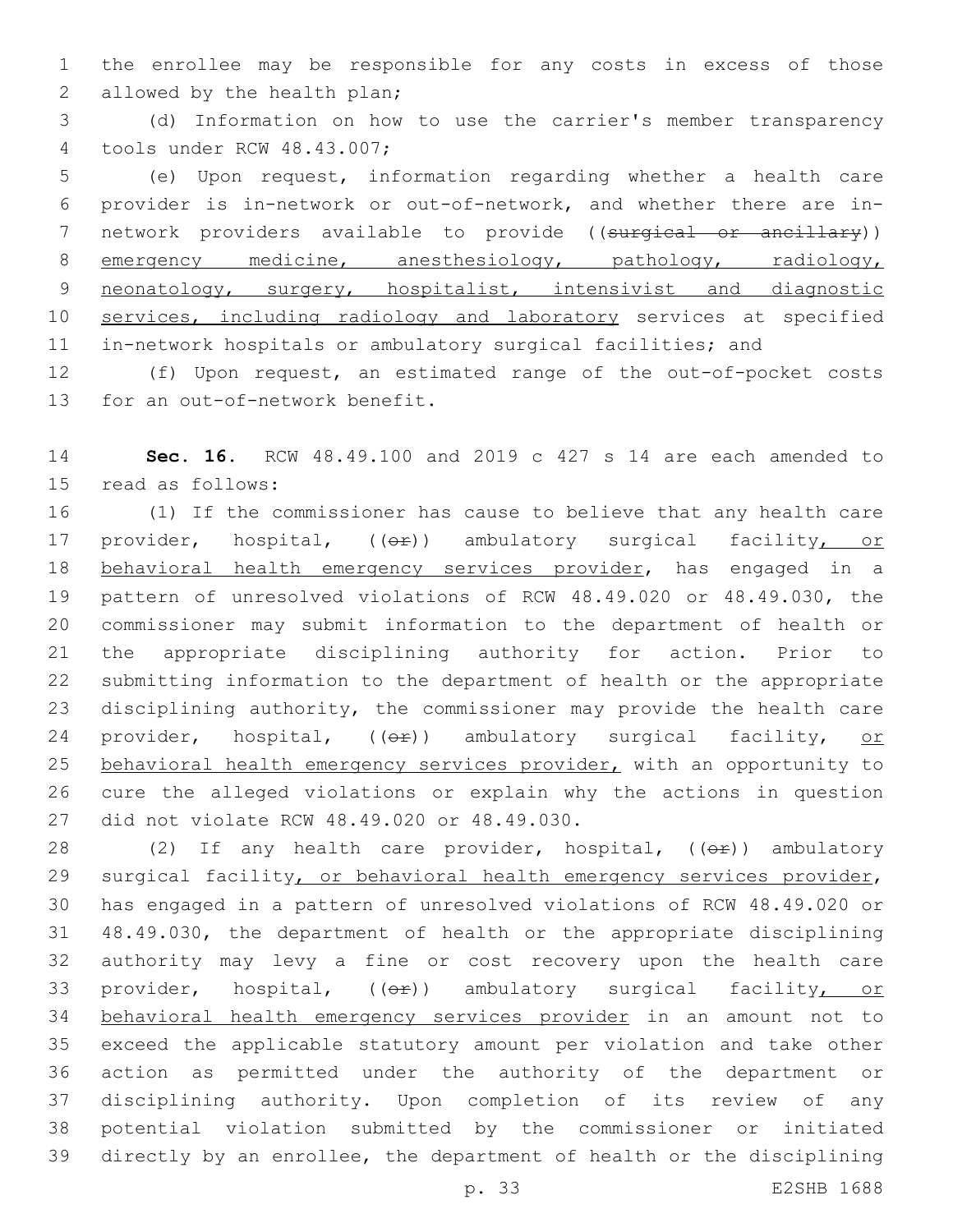authority shall notify the commissioner of the results of the review, including whether the violation was substantiated and any enforcement action taken as a result of a finding of a substantiated violation.

 (3) If a carrier has engaged in a pattern of unresolved violations of any provision of this chapter, the commissioner may levy a fine or apply remedies authorized under this chapter, chapter 48.02 RCW, RCW 48.44.166, 48.46.135, or 48.05.185.7

 (4) For purposes of this section, "disciplining authority" means the agency, board, or commission having the authority to take disciplinary action against a holder of, or applicant for, a professional or business license upon a finding of a violation of chapter 18.130 RCW or a chapter specified under RCW 18.130.040.

 **Sec. 17.** RCW 48.49.130 and 2019 c 427 s 23 are each amended to read as follows:14

 ((The)) As authorized in 45 C.F.R. Sec. 149.30 as in effect on 16 the effective date of this section, the provisions of this chapter 17 apply to a self-funded group health plan whether governed by or exempt from the provisions of the federal employee retirement income security act of 1974 (29 U.S.C. Sec. 1001 et seq.) only if the self- funded group health plan elects to participate in the provisions of 21 RCW 48.49.020 ((through)) and 48.49.030, section 9 of this act, and 22 RCW 48.49.040. To elect to participate in these provisions, the self- funded group health plan shall provide notice, on an annual basis, to the commissioner in a manner prescribed by the commissioner, attesting to the plan's participation and agreeing to be bound by RCW 48.49.020 ((through)) and 48.49.030, section 9 of this act, and RCW 48.49.040. An entity administering a self-funded health benefits plan that elects to participate under this section, shall comply with the 29 provisions of RCW 48.49.020 ((through)) and 48.49.030, section 9 of 30 this act, and RCW 48.49.040.

 **Sec. 18.** RCW 48.49.150 and 2019 c 427 s 25 are each amended to 32 read as follows:

 (1) When determining the adequacy of a proposed provider network or the ongoing adequacy of an in-force provider network, the 35 commissioner must ((consider whether)) review the carrier's proposed provider network or in-force provider network to determine whether 37 the network includes a sufficient number of contracted providers of 38 ((emergency and surgical or ancillary)) emergency medicine,

p. 34 E2SHB 1688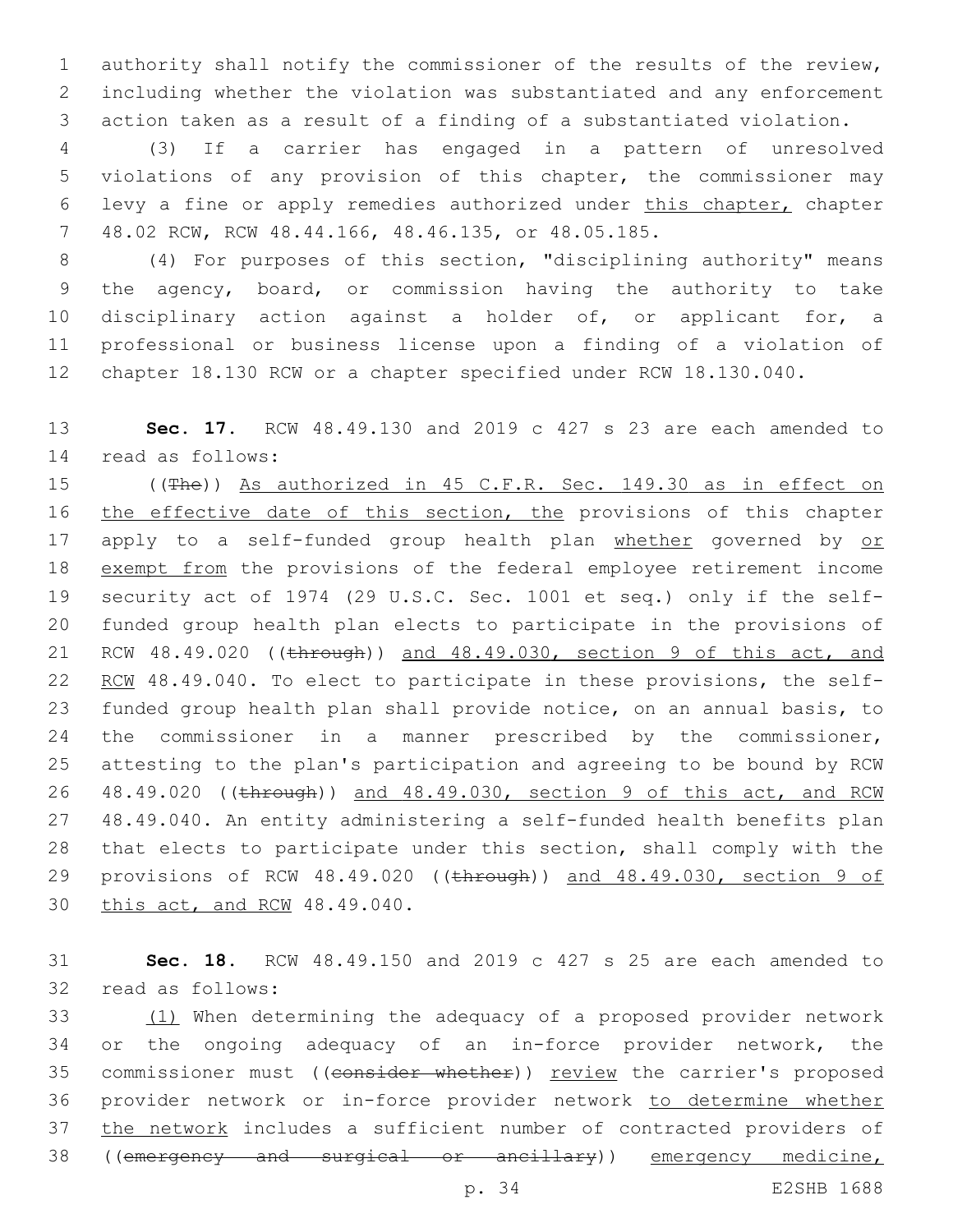| $\mathbf 1$    | anesthesiology, pathology, radiology, neonatology, surgery,           |
|----------------|-----------------------------------------------------------------------|
| $\mathbf{2}$   | hospitalist, intensivist and diagnostic services, including radiology |
| 3              | and laboratory services at or for the carrier's contracted in-network |
| $\overline{4}$ | hospitals or ambulatory surgical facilities to reasonably ensure      |
| 5              | enrollees have in-network access to covered benefits delivered at     |
| 6              | that facility.                                                        |
| 7              | (2) (a) When determining the adequacy of a proposed provider          |
| $\,8\,$        | network or the ongoing adequacy of an in-force provider network, the  |
| $\mathsf 9$    | commissioner may allow a carrier to submit an alternate access        |
| 10             | delivery request. The commissioner shall define the circumstances     |
| 11             | under which a carrier may submit an alternate access delivery request |
| 12             | and the requirements for submission and approval of such a request in |
| 13             | rule. To submit an alternate access delivery request, a carrier       |
| 14             | shall:                                                                |
| 15             | (i)<br>Ensure that enrollees will not bear any greater cost of        |
| 16             | receiving services under the alternate access delivery request than   |
| 17             | if the provider or facility was contracted with the carrier or make   |
| 18             | other arrangements acceptable to the commissioner;                    |
| 19             | (ii) Provide substantial evidence of good faith efforts on its        |
| 20             | part to contract with providers or facilities; and                    |
| 21             | (iii) Demonstrate that there is not an available provider or          |
| 22             | facility with which the carrier can contract to<br>the<br>meet        |
| 23             | commissioner's provider network standards.                            |
| 24             | (b) For services for which balance billing is prohibited under        |
| 25             | 48.49.020, a carrier may not treat its payment<br>RCW<br>оf           |
| 26             | nonparticipating providers or facilities under this chapter or P.L.   |
| 27             | 116-260 (enacted December 27, 2020) as a means to satisfy network     |
| 28             | access standards established by the commissioner unless approved by   |
| 29             | the commissioner as provided in this subsection. The commissioner may |
| 30             | approve and determine the associated process for a carrier to use the |
| 31             | offer of payment and dispute resolution process provided in section 9 |
| 32             | of this act and RCW 48.49.040 to determine the amount that will be    |
| 33             | paid to providers or facilities for services referenced in the        |
| 34             | alternate access delivery request, provided that the associated       |
| 35             | process adopted by the commissioner requires that carriers provide    |
| 36             | documentation of good faith efforts to contract for the delivery of   |
| 37             | services.                                                             |
| 38             | (3) When determining the adequacy of a carrier's proposed             |
| 39             | provider network or the ongoing adequacy of an in-force provider      |
| 40             | network, beginning January 1, 2023, the commissioner shall require    |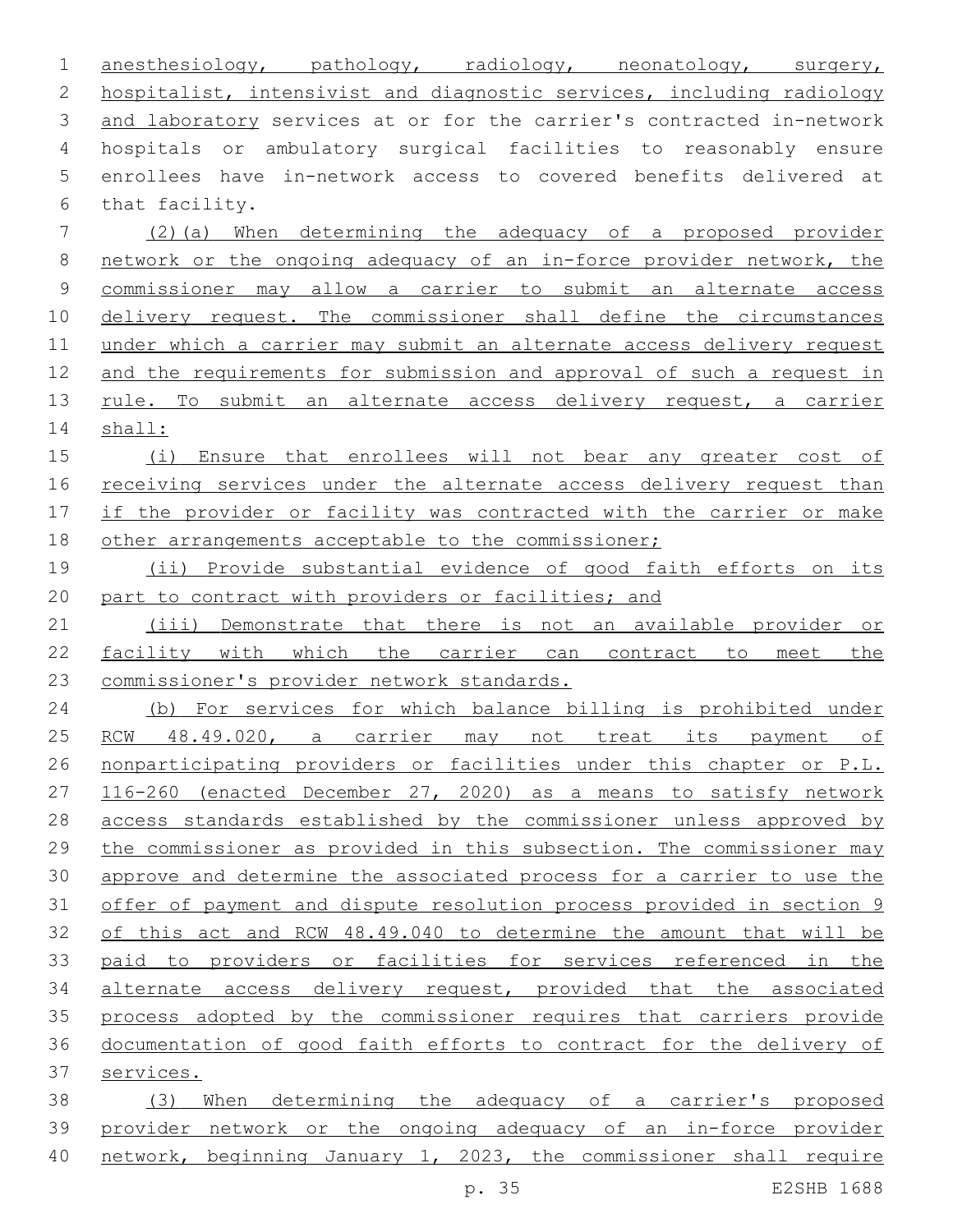that the carrier's proposed provider network or in-force provider network include a sufficient number of contracted behavioral health 3 emergency services providers.

 NEW SECTION. **Sec. 19.** A new section is added to chapter 48.49 5 RCW to read as follows:

 The commissioner is authorized to enforce provisions of P.L. 116-260 (enacted December 27, 2020, as the consolidated appropriations act of 2021) that are applicable to or regulate the conduct of carriers issuing health plans or grandfathered health plans to residents of Washington state on or after January 1, 2022. In addition to the enforcement actions authorized under RCW 48.02.080, the commissioner may impose a civil monetary penalty in an amount not to exceed \$100 for each day for each individual with respect to which a failure to comply with these provisions occurs.

 **Sec. 20.** RCW 48.49.110 and 2019 c 427 s 15 are each amended to 16 read as follows:

17 (1) The commissioner may adopt rules to implement and administer this chapter, including rules governing the dispute resolution 19 process established in RCW 48.49.040.

 (2) The commissioner may adopt rules to adopt or incorporate by reference without material change federal regulations adopted on or after the effective date of this section that implement P.L. 116-260 (enacted December 27, 2020).

 NEW SECTION. **Sec. 21.** A new section is added to chapter 48.49 25 RCW to read as follows:

 (1) On or before October 1, 2023, the commissioner, in collaboration with the health care authority and the department of health, must submit a report and any recommendations to the appropriate policy and fiscal committees of the legislature as to how balance billing for ground ambulance services can be prevented and whether ground ambulance services should be subject to the balance billing restrictions of this chapter. In developing the report and 33 any recommendations, the commissioner must:

 (a) Consider any recommendations made to congress by the advisory committee established in section 117 of P.L. 116-260 to review options to improve the disclosure of charges and fees for ground